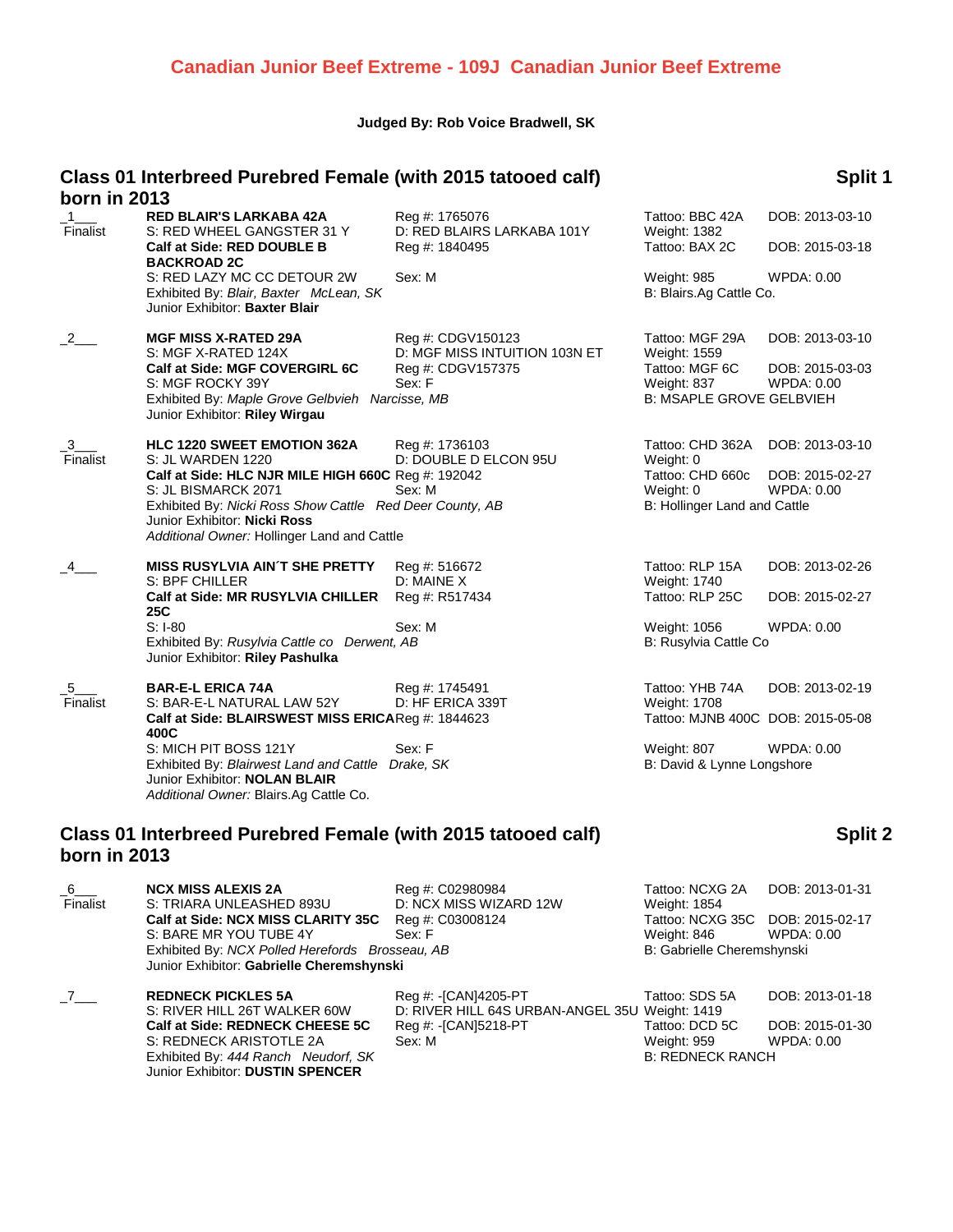| 8<br>Finalist | <b>GH UPTOWN DESTINY 25A</b><br>S: UPS UPTOWN ET                                                                           | Reg #: C02967774<br>D: ANL BP 3D RH DESIRE 20S | Tattoo: GAH 25A<br>Weight: 1655     | DOB: 2013-01-14                       |
|---------------|----------------------------------------------------------------------------------------------------------------------------|------------------------------------------------|-------------------------------------|---------------------------------------|
|               | Calf at Side: GH 5Z CHARITY 181C<br>S: GH 7101 ROCK SOLID 5Z                                                               | Reg #: C03010280<br>Sex: F                     | Tattoo: GAH 181C<br>Weight: 813     | DOB: 2015-03-03<br>WPDA: 0.00         |
|               | Exhibited By: Hirsche Herefords and Angus LTD High River, AB<br>Junior Exhibitor: Ken Paul<br>Additional Owner: Billy Paul |                                                | B: Hirsche Herefords and Angus Ltd. |                                       |
| $-9$          | <b>MHPH 101S WESTERN STAR 111A</b><br>S: BNMMHPH 13P HEAT 101S                                                             | Reg #: C02982778<br>D: STAR MKS WINFORME 5W ET | Weight: 0                           | Tattoo: MHPH 111A DOB: 2013-01-11     |
|               | Calf at Side: C & T 106A BIG BANG 5C Req #: C03009566<br>S: MHPH 521X ACTION 106A                                          | Sex: M                                         | Tattoo: VOB 5C<br>Weight: 993       | DOB: 2015-01-30<br>WPDA: 0.00         |
|               | Exhibited By: C & T Cattle Co. Arcola, SK<br>Junior Exhibitor: Dawson Foy                                                  |                                                |                                     | B: Medonte Highlands Polled Herefords |
|               | Class 02 - Crand Champion and Posorvo Crand Champion Interbroad Fomale born 2013 with                                      |                                                |                                     |                                       |

# **Class 02 – Grand Champion and Reserve Grand Champion Interbreed Female born 2013 with own tattooed calf** \_5\_\_\_ **BAR-E-L ERICA 74A** Reg #: 1745491 Tattoo: YHB 74A DOB: 2013-02-19

| Grand                     | S: BAR-E-L NATURAL LAW 52Y<br>Calf at Side: BLAIRSWEST MISS ERICAReg #: 1844623<br>400C                                                                                                        | D: HF ERICA 339T                                               | <b>Weight: 1708</b><br>Tattoo: MJNB 400C DOB: 2015-05-08        |                                                       |
|---------------------------|------------------------------------------------------------------------------------------------------------------------------------------------------------------------------------------------|----------------------------------------------------------------|-----------------------------------------------------------------|-------------------------------------------------------|
|                           | S: MICH PIT BOSS 121Y<br>Exhibited By: Blairwest Land and Cattle Drake, SK<br>Junior Exhibitor: NOLAN BLAIR<br>Additional Owner: Blairs.Ag Cattle Co.                                          | Sex: F                                                         | Weight: 807<br>B: David & Lynne Longshore                       | WPDA: 0.00                                            |
| $\_1$ $\_$<br>Reserve     | <b>RED BLAIR'S LARKABA 42A</b><br>S: RED WHEEL GANGSTER 31 Y<br>Calf at Side: RED DOUBLE B                                                                                                     | Reg #: 1765076<br>D: RED BLAIRS LARKABA 101Y<br>Reg #: 1840495 | Tattoo: BBC 42A<br><b>Weight: 1382</b><br>Tattoo: BAX 2C        | DOB: 2013-03-10<br>DOB: 2015-03-18                    |
|                           | <b>BACKROAD 2C</b><br>S: RED LAZY MC CC DETOUR 2W<br>Exhibited By: Blair, Baxter McLean, SK<br>Junior Exhibitor: Baxter Blair                                                                  | Sex: M                                                         | Weight: 985<br>B: Blairs.Ag Cattle Co.                          | <b>WPDA: 0.00</b>                                     |
| $-10$ <sub>—</sub>        | Class 03 – Purebred Gelbvieh Female born in 2015<br><b>MGF X-RATED SAMI 62C</b><br>S: MGF X-RATED 124X<br>Exhibited By: Maple Grove Gelbvieh Narcisse, MB<br>Junior Exhibitor: Brooklyn Wirgau | Reg #: CDGV157376<br>D: MGF MISSION LS SAMI 70T                | Weight: 798<br><b>B: MAPLE GROVE GELBVIEH</b>                   | Tattoo: MGF 62C DOB: 2015-03-18<br><b>WPDA: 3.20</b>  |
| $-11$ —                   | <b>MGF COVERGIRL 6C</b><br>S: MGF ROCKY 39Y<br>Exhibited By: Maple Grove Gelbvieh Narcisse, MB<br>Junior Exhibitor: Riley Wirgau                                                               | Reg #: CDGV157375<br>D: MGF MISS X-RATED 29A                   | Tattoo: MGF 6C<br>Weight: 837<br><b>B: MAPLE GROVE GELBVIEH</b> | DOB: 2015-03-03<br><b>WPDA: 3.17</b>                  |
| $-12$ <sub>-1</sub>       | <b>GAB BIRCH'S GAYLE 127C</b><br>S: SA BIRCH'S MARSHALL 178A<br>Exhibited By: Twin Bridge Farms Lomond, AB<br><b>Additional Owner: GAIL BIRCH</b><br>Junior Exhibitor: Gail Birch              | Reg #: CDGV156937<br>D: SA BIRCH'S GAYLE 48Z                   | Weight: 938<br><b>B: Twin Bridge Farms</b>                      | Tattoo: GAB 127C DOB: 2015-03-02<br><b>WPDA: 3.54</b> |
| $\_13$<br>2 <sup>nd</sup> | <b>TIP CINNAMON 73C</b><br>S: DAVIDSON MAJOR 164Y<br>Exhibited By: Thackeray Gelbvieh Farms Weyburn, SK<br>Junior Exhibitor: Nolan Thackeray                                                   | Reg #: APPLIED<br>D: UNIQUE JEANETTE 14U                       | Tattoo: TIP 73C<br>Weight: 941<br>B: Thackeray land and cattle  | DOB: 2015-02-18<br><b>WPDA: 3.40</b>                  |
| $-14$                     | <b>TIP CYANN 32C</b><br>S: DAVIDSON MAJOR 164Y<br>Exhibited By: Thackeray Gelbvieh Farms Weyburn, SK<br>Junior Exhibitor: Katelyn Thackeray                                                    | Reg #: APPLIED<br>D: TIP MISS LULLABY 43U                      | Tattoo: TIP32C<br>Weight: 792<br>B: Thackeray Land and Cattle   | DOB: 2015-02-04<br><b>WPDA: 2.72</b>                  |
| $-15$ <sub>—</sub>        | TIP MISS SWEET CANDY 7C<br>S: MCCOY VOLTAGE 85Z<br>Exhibited By: Thackeray Gelbvieh Farms Weyburn, SK<br>Junior Exhibitor: Mason Thackeray                                                     | Reg #: APOPLIED<br>D: SWEET PEA 77Y                            | Tattoo: TIP7C<br>Weight: 0<br>B: Thackeray Land and Cattle      | DOB: 2015-01-30<br>WPDA: 0.00                         |
|                           |                                                                                                                                                                                                |                                                                |                                                                 |                                                       |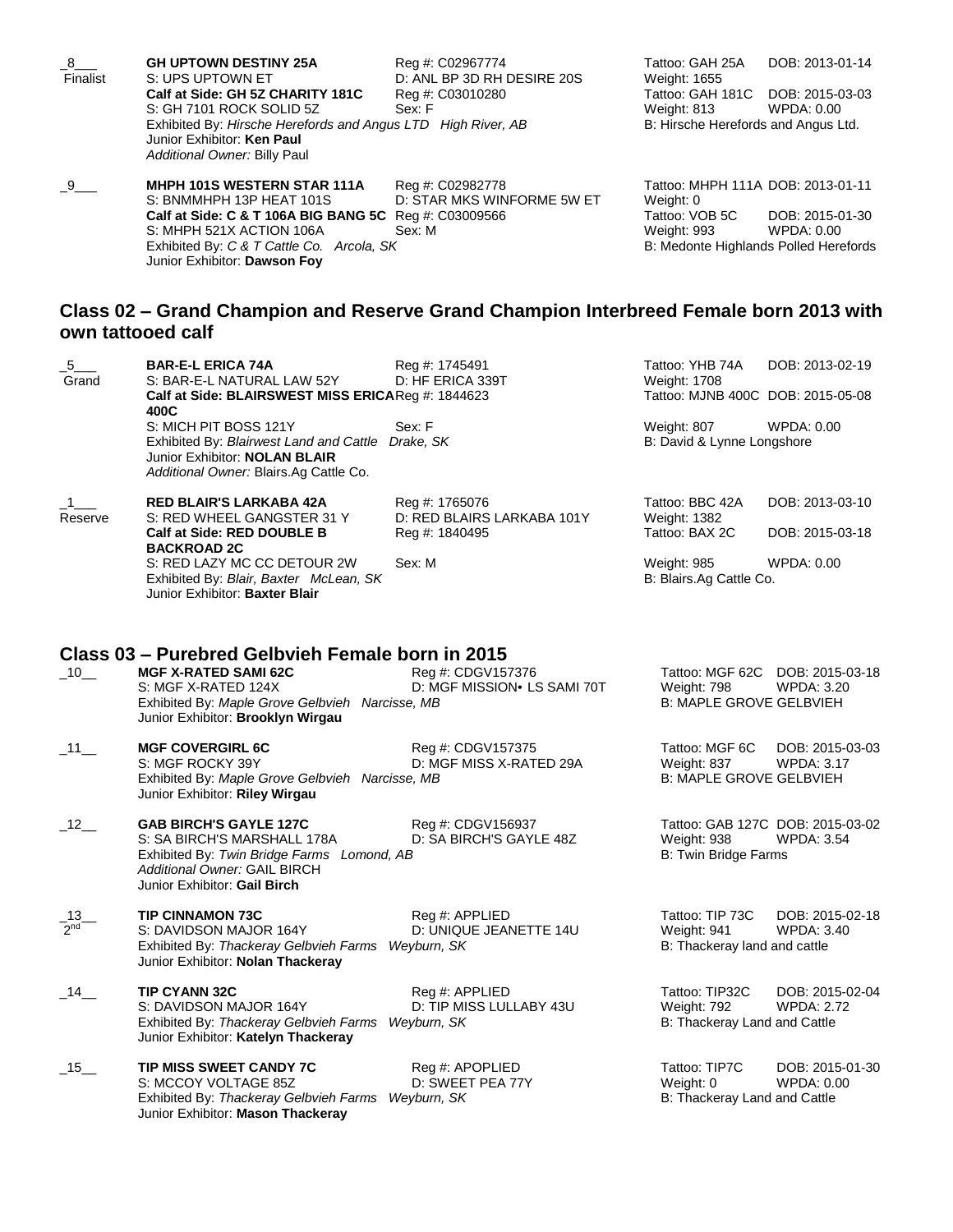| $-16$<br>1 <sup>st</sup> | <b>FLADELAND MARTINI 34C</b><br>S: FLADELAND BOOTLEGGER 21A<br>Exhibited By: Fladeland Livestock Gladmar, SK<br>Junior Exhibitor: Dawson Fladeland                                                   | Reg #: CDGV157188<br>D: FLADELAND HOTWIRE 35Y            | Tattoo: FLAD 34C DOB: 2015-01-21<br><b>WPDA: 3.09</b><br>Weight: 943<br><b>B: FLADELAND LIVESTOCK</b>    |
|--------------------------|------------------------------------------------------------------------------------------------------------------------------------------------------------------------------------------------------|----------------------------------------------------------|----------------------------------------------------------------------------------------------------------|
|                          |                                                                                                                                                                                                      |                                                          |                                                                                                          |
| $-17$ —                  | Class 04 – Purebred Gelbvieh Female born in 2014<br><b>MGF LADY BUG 119B</b><br>S: ZTM MCCOY 301P WRANGLER 107W<br>Exhibited By: Maple Grove Gelbvieh Narcisse, MB<br>Junior Exhibitor: Brady Wirgau | Reg #: CDGV153747<br>D: VCR PLD VALE MOLLY 7M            | Tattoo: MGF 119B DOB: 2014-04-06<br>Weight: 1672<br>WPDA: 2.81<br><b>B: MAPLE GROVE GELBVIEH</b>         |
| $-18$ <sub>—</sub>       | <b>TIP MISS POCAHONTAS 161B</b><br>S: DAVIDSON MAJOR 164Y<br>Exhibited By: Thackeray Gelbvieh Farms<br>Junior Exhibitor: Dylan Thackeray                                                             | Reg #: 153834<br>D: MISS POCAHAUNTIS 148W<br>Wevburn, SK | Tattoo: TIP 161B<br>DOB: 2014-03-17<br>Weight: 1348<br><b>WPDA: 2.19</b><br>B: Thackeray Land and Cattle |
| $2^{nd}$                 | <b>FLAD FLADELAND BERRY 122B</b><br>S: RWG FIRE & ICE 1604<br>Exhibited By: Twin Bridge Farms Lomond, AB<br>Additional Owner: City View Simmentals<br>Additional Owner: Rosso Charolais              | Reg #: CDGV153429<br>D: FLAD EVANEXCENCE 35X             | Tattoo: FLAD 122B DOB: 2014-02-27<br>Weight: 1476<br><b>WPDA: 2.33</b><br><b>B: Fladeland Livestock</b>  |
| $-\frac{19}{1}$          | <b>SA BIRCH'S WRUFFLE 2B</b><br>S: ATC GOLD STAR POLLED 5D<br>Exhibited By: Twin Bridge Farms Lomond, AB<br>Junior Exhibitor: Gail Birch                                                             | Reg #: CDGV151991<br>D: SA BIRCH'S WUFFLE 59Z            | Tattoo: SA 2B<br>DOB: 2014-01-16<br>Weight: 1596<br><b>WPDA: 2.36</b><br><b>B: Twin Bridge Farms</b>     |
|                          | Class 05 – Grand Champion and Reserve Grand Champion Gelbvieh                                                                                                                                        |                                                          |                                                                                                          |
| $\_$ 19 $\_$<br>Grand    | <b>SA BIRCH'S WRUFFLE 2B</b><br>S: ATC GOLD STAR POLLED 5D<br>Exhibited By: Twin Bridge Farms Lomond, AB<br>Junior Exhibitor: Gail Birch                                                             | Reg #: CDGV151991<br>D: SA BIRCH'S WUFFLE 59Z            | Tattoo: SA 2B<br>DOB: 2014-01-16<br>Weight: 1596<br><b>WPDA: 2.36</b><br><b>B: Twin Bridge Farms</b>     |
| $\_16$<br>Reserve        | <b>FLADELAND MARTINI 34C</b><br>S: FLADELAND BOOTLEGGER 21A<br>Exhibited By: Fladeland Livestock Gladmar, SK<br>Junior Exhibitor: Dawson Fladeland                                                   | Reg #: CDGV157188<br>D: FLADELAND HOTWIRE 35Y            | Tattoo: FLAD 34C DOB: 2015-01-21<br>Weight: 943<br>WPDA: 3.09<br><b>B: FLADELAND LIVESTOCK</b>           |
|                          |                                                                                                                                                                                                      |                                                          |                                                                                                          |
| 20                       | Class 06 - Purebred Simmental Female born in 2015<br><b>WHEATLAND LADY 5100C</b><br>S: MR HOC BROKER<br>Exhibited By: Wheatland Cattle Co. Bienfait, SK<br>Junior Exhibitor: Riley Lafrentz          | Reg #: APPLIED FOR<br>D: WHEATLAND LADY 921W             | Tattoo: LER 5100C DOB: 2015-03-24<br>Weight: 928<br>WPDA: 3.82<br>B: Wheatland                           |
| $\frac{21}{2^{nd}}$      | <b>GURR'S MISS COPPER 11C</b><br>S: WHEATLAND RED EARTH 294Z<br>Exhibited By: Gurr's Simmentals Miniota, MB<br>Junior Exhibitor: Kerrie Gurr                                                         | Reg #: APPLIED FOR<br>D: GURR'S MISS LABEL 15U           | Tattoo: LGMG 11C DOB: 2015-02-16<br>Weight: 902<br><b>WPDA: 3.23</b><br><b>B: Murray Gurr</b>            |
| $\frac{22}{1^{st}}$      | <b>NEW TREND KARIZMA 5C</b><br>S: FBF1 COMBUSTIBLE<br>Exhibited By: New Trend Cattle Co. Strathmore, AB<br>Junior Exhibitor: Jacey Massey                                                            | Reg #: BPG1139426<br>D: NEW TREND DIVA 20U               | Tattoo: NTCC 5C DOB: 2015-01-17<br>Weight: 995<br><b>WPDA: 3.22</b><br>B: NEW TREND CATTLE CO.           |
| $-23$                    | Class 07 - Purebred Simmental Female born in 2014<br><b>CHUB'S SUGAR RUSH 9B</b><br>S: ANDI BLACK ICE 2Y<br>Exhibited By: Lone Star Angus Sylvan Lake, AB<br>Junior Exhibitor: Dakota Townsend       | Reg #: BPG 802645<br>D: CEN MISS RED RUSH 439R           | Tattoo: CHUB 9B<br>DOB: 2014-02-27<br>Weight: 1701<br>WPDA: 2.69<br>B: Lundago Livestock                 |
| $\frac{-24}{1}$          | <b>WHEATLAND LADY 447B</b><br>S: STF ROYAL AFFAIR<br>Exhibited By: Wheatland Cattle Co. Bienfait, SK<br>Junior Exhibitor: Cody Ray Lafrentz                                                          | Reg #: 1129666<br>D: WHEATLAND LADY 2104Z                | Tattoo: LER 447B<br>DOB: 2014-02-12<br>Weight: 1723<br>WPDA: 2.66<br><b>B: Wheatland</b>                 |
| $\frac{25}{2^{nd}}$      | <b>BLACKSAND NICKI 38B</b><br>S: HARVIE JDF WALLBANGER 111X<br>Exhibited By: Me'N My Simmentals Radville, SK                                                                                         | $Reg \#$<br>D: PRL NICKI 230N                            | Tattoo: BSCC 38B DOB: 2014-01-27<br>Weight: 1612<br><b>WPDA: 2.43</b><br>B: Blacksand Cattle Company     |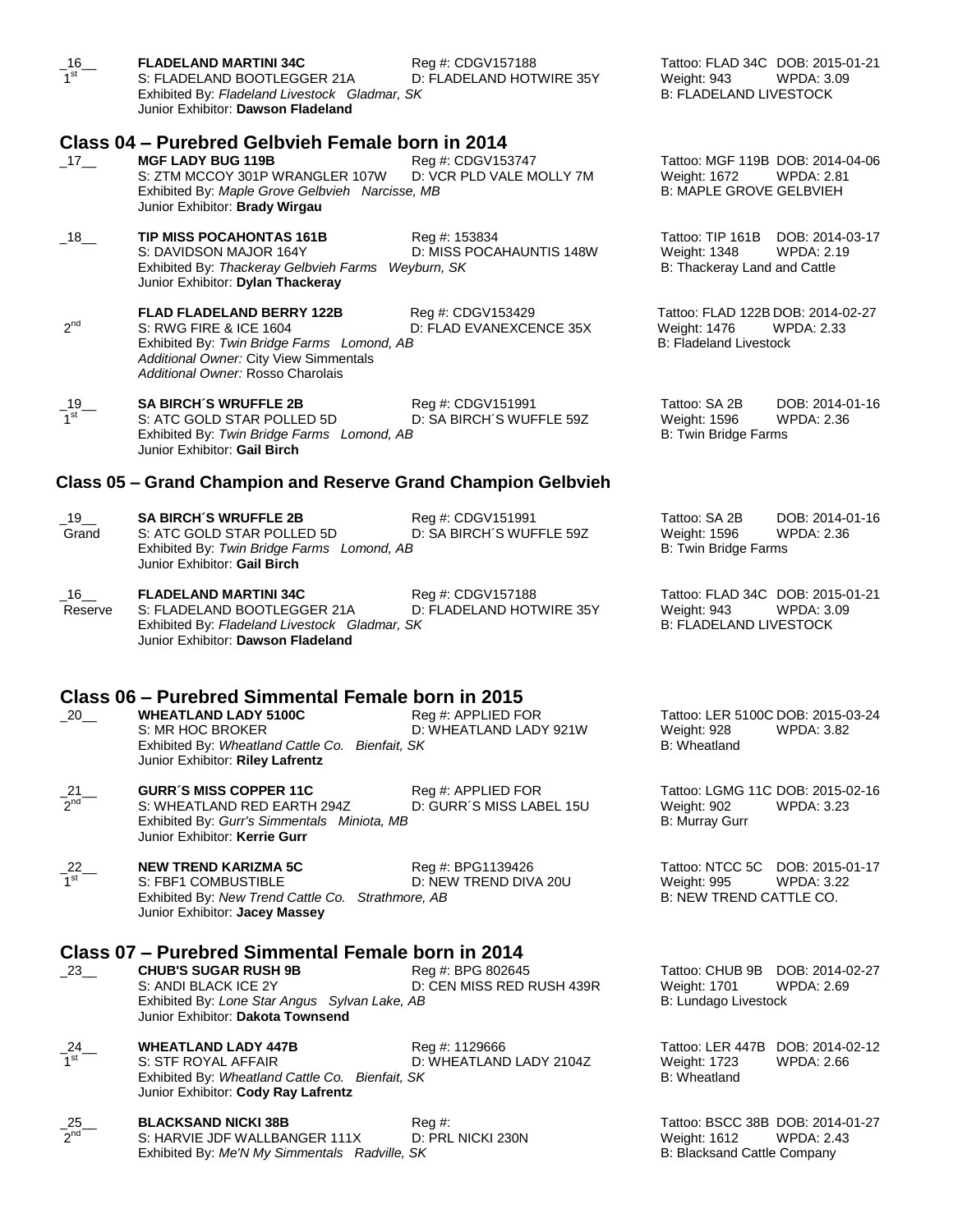Junior Exhibitor: **Sadie Anwender**

| -26 | <b>CMS SODA POP 425B</b>                                                            | Reg #: 1121295         |
|-----|-------------------------------------------------------------------------------------|------------------------|
|     | S: DRAKE POKER FACE 2X                                                              | D: HPF CREAM SODA 010Y |
|     | Exhibited By: Black Gold Simmental Lloydminster, SK<br>Junior Exhibitor: Toby Noble |                        |

\_27\_\_ **OUTLAW PRIMA DONNA** Reg #: BPG 1125377 Tattoo: BMD 1B DOB: 2014-01-04 S: MR HOC BROKER D: JF LATISHA 236Z Weight: 1690 WPDA: 2.46 Exhibited By: *Lone Star Angus Sylvan Lake, AB* B: Outlaw Cattle By: Angle Cattle By: Dutlaw Cattle Junior Exhibitor: **Wacey Townsend**

#### **Class 08 – Grand Champion and Reserve Grand Champion Simmental**

\_24\_\_ **WHEATLAND LADY 447B** Reg #: 1129666 Tattoo: LER 447B DOB: 2014-02-12 Grand S: STF ROYAL AFFAIR D: WHEATLAND LADY 2104Z Weight: 1723 WPDA: 2.66 Exhibited By: *Wheatland Cattle Co. Bienfait, SK* B: Wheatland Junior Exhibitor: **Cody Ray Lafrentz**

\_22\_\_ **NEW TREND KARIZMA 5C** Reg #: BPG1139426 Tattoo: NTCC 5C DOB: 2015-01-17 Reserve S: FBF1 COMBUSTIBLE D: NEW TREND DIVA 20U Weight: 995 WPDA: 3.22 Exhibited By: *New Trend Cattle Co. Strathmore, AB* B: NEW TREND CATTLE CO. Junior Exhibitor: **Jacey Massey**

#### **Class 09 - Purebred Limousin Female born in 2015**

\_28\_\_ **ANCHOR B CRYSTAL 51C** Reg #: APPLIED Tattoo: JBH 51C DOB: 2015-02-24 Exhibited By: Anchor B Limousin Hanley, SK Junior Exhibitor: **Sienna Bohrson**

\_29\_\_ **SYC CUPCAKE 527C** Reg #: CPF4076820 Tattoo: SYC 527C DOB: 2015-02-13 D: IVY'S XEMPLARY HTZ 33X Exhibited By: *Symens Land and Cattle Co Claresholm, AB* B: IVY LIVESTOCK Junior Exhibitor: **Cheyenne Symens**

\_30\_\_ **RCN CANT BUY MY LOVE** Reg #: CPF40750374 Tattoo: RCN 527C DOB: 2015-02-09 S: RPY PAYNES ELVIS 34X D: RCN ADDICTED TO LOVE Weight: 884 WPDA: 3.09<br>Exhibited By: RCN Livestock Paradise Hill. SK B: RCN LIVESTOCK B: RCN LIVESTOCK Exhibited By: *RCN Livestock Paradise Hill, SK* Junior Exhibitor: **NICOLE BIELECKI**

**ANCHOR B CASSIDY 10C** Reg #: APPLIED Tattoo: JBH 10C DOB: 2015-01-12<br>S: ANCHOR B "THE BOSS" D: ANCHOR B SHERIDAN Weight: 842 WPDA: 2.68  $\frac{31}{2^{nd}}$ S: ANCHOR B "THE BOSS" D: ANCHOR B SHERIDAN Weight: 842 Exhibited By: *Anchor B Limousin Hanley, SK* B: Anchor B Limousin Junior Exhibitor: **Riley Bohrson**

\_32\_\_ **JL CURVES & CONTOURS LNA 2C** Reg #: CPF4074746 Tattoo: LNA 2C DOB: 2015-01-07 1 st S: WULF´S XCELLSIOR D: JAYMARANDY HESTIA Weight: 837 WPDA: 2.62 Exhibited By: *Jaymarandy Farms Roblin, MB* **Exhibited By:** *Jaymarandy Limousin* B: *Jaymarandy Limousin* Junior Exhibitor: **Angus Smyth**

\_33\_\_ **JL CATNESS LNA 501C** Reg #: CPF4074733 Tattoo: LNA 501C DOB: 2015-01-01 S: WULF´S XTREME SPORTS D: LNA ZERO TA SIXTY Weight: 919 Exhibited By: *Jaymarandy Farms Roblin, MB* B: Jaymarandy Limousin Junior Exhibitor: **Jules Smyth**

#### **Class 10 – Purebred Limousin Female born in 2014**

\_34\_\_ **ANCHOR B BAILEY 21B** Reg #: CPF0218102 Tattoo: JBH 21B DOB: 2014-02-05 S: ANCHOR B "THE BOSS" D: ANCHOR B ZAHARA Weight: 1592 WPDA: 2.43 Exhibited By: *Anchor B Limousin Hanley, SK* B: Anchor B Limousin B: Anchor B Limousin Junior Exhibitor: **Riley Bohrson**

\_35\_\_ **KOYLE BAR HOP 9B** Reg #: CPF0219177 Tattoo: DKP 9B DOB: 2014-01-15 2 nd S: EXLR TOTAL IMPACT 054T D: KOYLE YOU'RE FANCY 2Y Weight: 1597 WPDA: 2.36 Exhibited By: *Anchor B Limousin Hanley, SK* B: Koyle Farms B: Koyle Farms Junior Exhibitor: **Sienna Bohrson**

**JL BARBIE 5-0 LNA 1B** Reg #: CPF0217712 Tattoo: LNA 1B DOB: 2014-01-01<br>S: WULF SXTREME SPORTS D: LNA ZERO TA SIXTY Weight: 1453 WPDA: 2.11 1 S: WULF´S XTREME SPORTS D: LNA ZERO TA SIXTY Weight: 1453 Exhibited By: *Jaymarandy Farms Roblin, MB* B: Jaymarandy Limousin Junior Exhibitor: **Jules Smyth**

Tattoo: CMS 425B DOB: 2014-01-25 Weight: 1704 WPDA: 2.56 **B: Czech-Mate Simmentals** 

D: ANCHOR B DIAMOND Weight: 778 WPDA: 2.87<br>B: Anchor B Limousin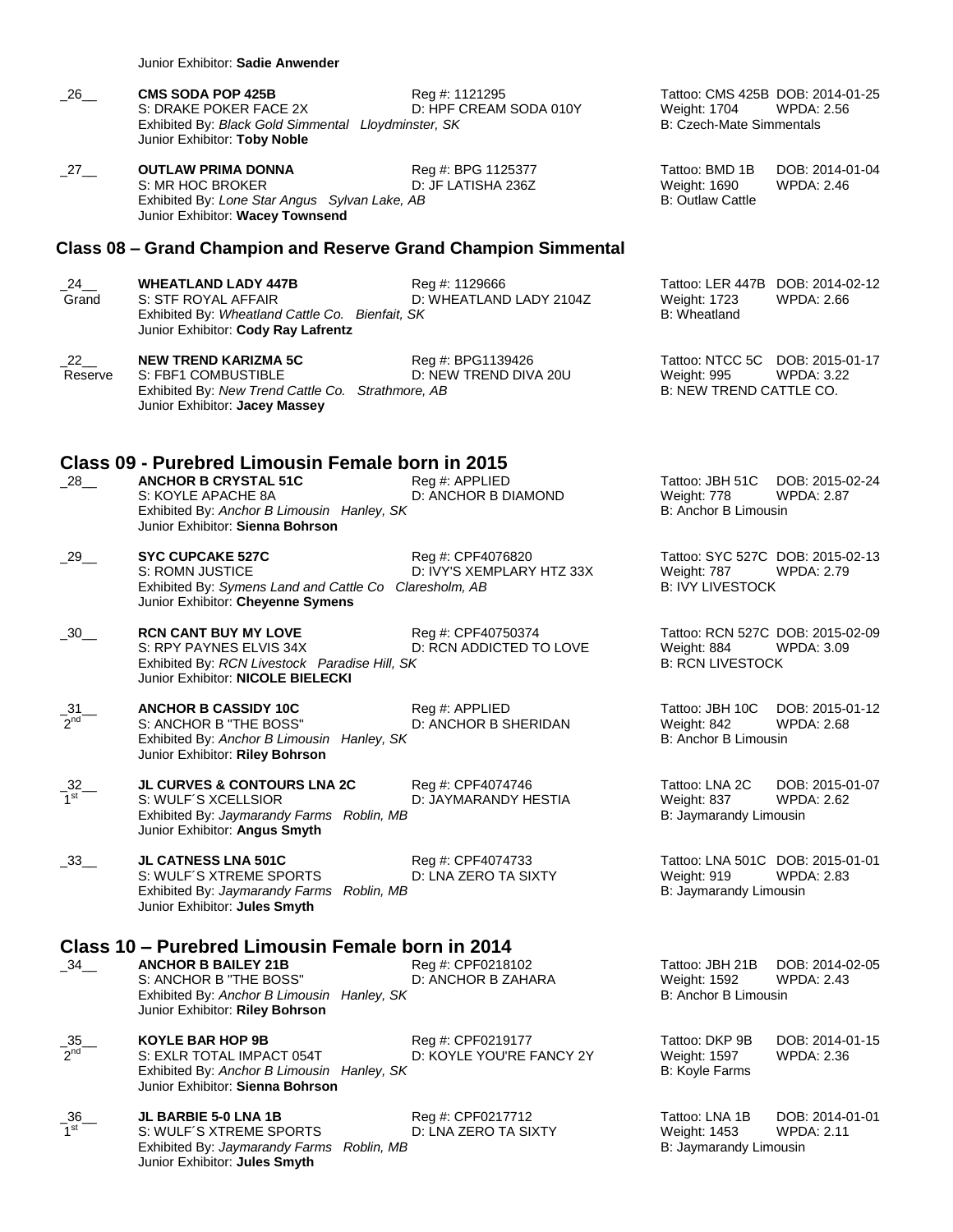# **Class 11 – Grand Champion and Reserve Grand Champion Limousin**

| $-32$<br>Grand                 | <b>JL CURVES &amp; CONTOURS LNA 2C</b><br>S: WULF'S XCELLSIOR<br>Exhibited By: Jaymarandy Farms Roblin, MB<br>Junior Exhibitor: Angus Smyth      | Reg #: CPF4074746<br>D: JAYMARANDY HESTIA                    | Tattoo: LNA 2C<br>Weight: 837<br>B: Jaymarandy Limousin                | DOB: 2015-01-07<br><b>WPDA: 2.62</b> |
|--------------------------------|--------------------------------------------------------------------------------------------------------------------------------------------------|--------------------------------------------------------------|------------------------------------------------------------------------|--------------------------------------|
| $\_31$ <sub>—</sub><br>Reserve | <b>ANCHOR B CASSIDY 10C</b><br>S: ANCHOR B "THE BOSS"<br>Exhibited By: Anchor B Limousin Hanley, SK<br>Junior Exhibitor: Riley Bohrson           | Reg #: APPLIED<br>D: ANCHOR B SHERIDAN                       | Tattoo: JBH 10C<br>Weight: 842<br>B: Anchor B Limousin                 | DOB: 2015-01-12<br><b>WPDA: 2.68</b> |
| $-37$ – 2nd                    | Class 12 - Purebred Speckle Park Female born in 2015<br><b>CASH COW OF PAR 221C</b><br>S: UNEEDA YULE TIDE OF PAR 05Y                            | Reg #: APPLIED<br>D: BLACKIE RAINA OF PAR 21Z                | Tattoo: PAR 221C DOB: 2015-04-04<br><b>Weight: 655</b>                 | <b>WPDA: 2.82</b>                    |
|                                | Exhibited By: P.A.R Ranch Neilburg, SK<br>Junior Exhibitor: Torrie Chibri                                                                        |                                                              | B: PAR Ranch                                                           |                                      |
| $\frac{38}{1^{st}}$            | <b>COVER GIRL OF PAR 57C</b><br>S: UNEEDA YULE TIDE OF PAR 05Y<br>Exhibited By: P.A.R Ranch Neilburg, SK<br>Junior Exhibitor: Faith Chibri       | Reg #: APPLIED<br>D: MELISSA OF PAR 57U                      | Tattoo: PAR 57C<br>Weight: 741<br>B: PAR Ranch                         | DOB: 2015-03-22<br><b>WPDA: 3.02</b> |
|                                | Class 13 – Purebred Speckle Park Female born in 2014                                                                                             |                                                              |                                                                        |                                      |
| $\frac{39}{1}$                 | <b>BEAUTY PRINCESS OF PAR 101B</b><br>S: UNEEDA YULE TIDE OF PAR 05Y<br>Exhibited By: P.A.R Ranch Neilburg, SK<br>Junior Exhibitor: Faith Chibri | Reg #: 4806<br>D: ASPEN ACRES PRINCESS GIRL 01P Weight: 1310 | Tattoo: PAR 101B DOB: 2014-03-27<br>B: PAR Ranch                       | <b>WPDA: 2.17</b>                    |
|                                | Class 14 – Grand Champion and Reserve Grand Champion Speckle Park                                                                                |                                                              |                                                                        |                                      |
| 38<br>Grand                    | <b>COVER GIRL OF PAR 57C</b><br>S: UNEEDA YULE TIDE OF PAR 05Y<br>Exhibited By: P.A.R Ranch Neilburg, SK<br>Junior Exhibitor: Faith Chibri       | Reg #: APPLIED<br>D: MELISSA OF PAR 57U                      | Tattoo: PAR 57C<br>Weight: 741<br>B: PAR Ranch                         | DOB: 2015-03-22<br><b>WPDA: 3.02</b> |
| $-37$<br>Reserve               | <b>CASH COW OF PAR 221C</b><br>S: UNEEDA YULE TIDE OF PAR 05Y<br>Exhibited By: P.A.R Ranch Neilburg, SK<br>Junior Exhibitor: Torrie Chibri       | Reg #: APPLIED<br>D: BLACKIE RAINA OF PAR 21Z                | Tattoo: PAR 221C DOB: 2015-04-04<br><b>Weight: 655</b><br>B: PAR Ranch | <b>WPDA: 2.82</b>                    |
|                                | Class 15 - Purebred Black Angus Female born in 2015                                                                                              |                                                              |                                                                        | <b>Split 1</b>                       |
| $-40$ <sub>—</sub>             | <b>BLAIRSWEST MISS ERICA 400C</b>                                                                                                                | Reg #: 1844623                                               | Tattoo: MJNB<br>400C                                                   | DOB: 2015-05-08                      |
|                                | S: MICH PIT BOSS 121Y<br>Exhibited By: Blairwest Land and Cattle Drake, SK<br>Junior Exhibitor: Nolan Blair                                      | D: BAR-E-L ERICA 74A                                         | Weight: 807<br>B: Maguire Blair                                        | <b>WPDA: 4.08</b>                    |
| $\_$ 41 $\_$                   | <b>FCR LUCILLE 2C</b><br>S: FV FINAL ANSWER 215Z<br>Exhibited By: Bar CR Angus Perdue, SK<br>Junior Exhibitor: Emily Froehlich                   | Reg #: 1879061<br>D: FCR LUCILLE 30Z                         | Tattoo: FCR 2C<br>Weight: 0<br>B: Bar CR Angus                         | DOB: 2015-04-02<br>WPDA: 0.00        |
| $-42$ $-$                      | <b>MAINSTREAM CASSIE 88C</b><br>S: MICH AVIATOR 189Y<br>Exhibited By: Mainstream Genetics Watrous, SK<br>Junior Exhibitor: DAVIS SCHMIDT         | Reg #: 1881292<br>D: EXAR CASSIE 2014Z                       | Tattoo: MSG 88C<br>Weight: 762<br><b>B: Chris Schmidt</b>              | DOB: 2015-02-27<br><b>WPDA: 2.84</b> |
| _43__                          | <b>MAINSTREAM MERCEDES 79C</b><br>S: MICH AVIATOR 189Y<br>Exhibited By: Mainstream Genetics<br>Watrous, SK<br>Junior Exhibitor: JENNA SCHMIDT    | Reg #: 1881277<br>D: MUIRHEAD´S MORRISON 46R                 | Tattoo: MSG 79C<br>Weight: 813<br><b>B: Chris Schmidt</b>              | DOB: 2015-02-13<br>WPDA: 2.88        |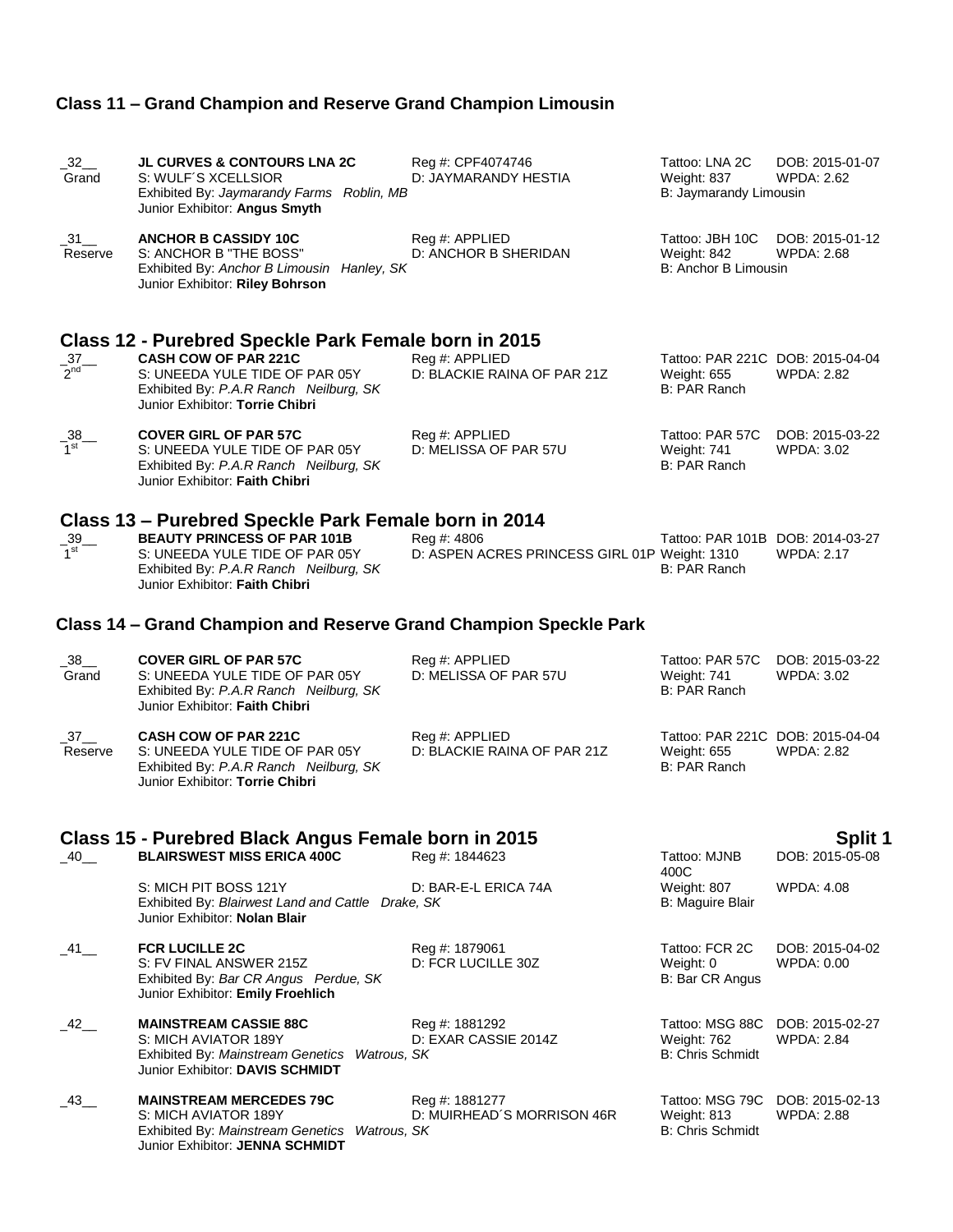| 44<br>Finalist        | <b>MERIT SOCIALITE 5038</b><br>S: EXAR ONE-IRON 3889B<br>Exhibited By: Merit Cattle Co Radville, SK                                                                                         | Reg #: 1850537<br>D: MERIT SOCIALITE 48X      | Tattoo: TJL 5038C DOB: 2015-02-12<br><b>Weight: 955</b><br>Liebreich                   | <b>WPDA: 3.37</b><br>B: Merit Cattle Co. - Trent and Janelle                |
|-----------------------|---------------------------------------------------------------------------------------------------------------------------------------------------------------------------------------------|-----------------------------------------------|----------------------------------------------------------------------------------------|-----------------------------------------------------------------------------|
|                       | Junior Exhibitor: GARRETT LIEBREICH                                                                                                                                                         |                                               |                                                                                        |                                                                             |
| $-45$ <sub>—</sub>    | <b>TRIPLE L BLACKCAP 21C</b><br>S: CAPTAIN MORGAN 201X<br>Exhibited By: Triple L Angus Viscount, SK<br>Junior Exhibitor: ALLYSON TETZLAFF                                                   | Reg #: 1876298<br>D: TRIPLE L BLACKCAP 26W    | Tattoo: RKT 21C<br>Weight: 915<br>B: Triple L Angus                                    | DOB: 2015-02-09<br>WPDA: 3.20                                               |
| _46__                 | <b>WILBAR GEORGINA 743C</b><br>S: PLEASANT VALLEY LUTE 1207<br>Exhibited By: Wilbar Cattle Co. Dundurn, SK<br>Junior Exhibitor: OWEN WILLMS                                                 | Reg #: 1868787<br>D: WILBAR GEORGINA 743C     | Tattoo: WJD 743C DOB: 2015-02-07<br>Weight: 890<br>B: Wilbar Cattle Co.                | WPDA: 3.09                                                                  |
| _47__<br>Finalist     | <b>MERIT SOCIALITE 5024C</b><br>S: MERIT BIG DAWG 3049A<br>Exhibited By: Merit Cattle Co Radville, SK                                                                                       | Reg #: 1863976<br>D: MERIT SOCIALITE 1122     | Tattoo: TJL 5024C DOB: 2015-02-07<br>Weight: 809<br>Liebreich                          | <b>WPDA: 2.81</b><br>B: Merit Cattle Co. - Trent and Janelle                |
|                       | Junior Exhibitor: CARSON LIEBREICH                                                                                                                                                          |                                               |                                                                                        |                                                                             |
|                       | Class 15 - Purebred Black Angus Female born in 2015                                                                                                                                         |                                               |                                                                                        | <b>Split 2</b>                                                              |
| $-48$ <sub>—</sub>    | <b>MVF TIBBIE 7C</b><br>S: SAV INTERNATIONAL 2020<br>Exhibited By: Swan Hills Ranch Swan River, MB<br>Junior Exhibitor: Robyn Tibble                                                        | Reg #: 1841212<br>D: MVF TIBBIE 45X           | Tattoo: ABA 7C<br>Weight: 849<br>B: Mountain View Farms Ltd.                           | DOB: 2015-02-04<br><b>WPDA: 2.92</b>                                        |
| _49__                 | <b>SHR ROSEBUD 4C</b><br>S: PEAK DOT UNANIMOUS 523A<br>Exhibited By: Swan Hills Ranch Swan River, MB<br>Junior Exhibitor: Martina Tibble                                                    | Reg #: 1875077<br>D: EASTONDALE ROSEBUD 34'13 | Tattoo: SHRX 4C<br>Weight: 788<br>B: Swan Hills Ranch                                  | DOB: 2015-02-03<br><b>WPDA: 2.70</b>                                        |
| $\_50$ __<br>Finalist | <b>WILBAR JENNIFER 728C</b><br>S: PLEASANT VALLEY LUTE 1207<br>Exhibited By: Wilbar Cattle Co. Dundurn, SK<br>Junior Exhibitor: KYLIE WILLMS                                                | Reg #: 1868776<br>D: WILBAR JENNIFER 215X     | Tattoo: WJD 728C DOB: 2015-02-01<br>Weight: 955<br>B: Wilbar Cattle Co.                | <b>WPDA: 3.25</b>                                                           |
| $\_51$ $\_$           | <b>NORTHERN VIEW LUCY 95C</b><br>S: VISION UNANIMOUS 1418<br>Exhibited By: Northern View Angus Neudorf, SK                                                                                  | Reg #: 1852053<br>D: NORTHERN VIEW LUCY 85U   | Tattoo: FTA 95C<br>Weight: 952<br>Frick                                                | DOB: 2015-01-16<br><b>WPDA: 3.07</b><br>B: Northern View Angus-Troy and Amy |
|                       | Junior Exhibitor: Alexis Frick                                                                                                                                                              |                                               |                                                                                        |                                                                             |
| $\_52$ __             | <b>NORTHERN VIEW SOCIALITE 93C</b><br>S: B P F SPECIAL FOCUS 504<br>Exhibited By: Northern View Angus Neudorf, SK                                                                           | Reg #: 1852051<br>D: MERIT SOCIALITE 164X     | Tattoo: FTA 93C<br>Weight: 957<br>Frick                                                | DOB: 2015-01-13<br><b>WPDA: 3.06</b><br>B: Northern View Angus-Troy and Amy |
|                       | Junior Exhibitor: Talon Frick                                                                                                                                                               |                                               |                                                                                        |                                                                             |
| $-53$                 | <b>TWST ZORZALS LADY LAWN 51C</b><br>S: WAF ZORZAL 321U<br>Exhibited By: Twisted Sisters Livestock Lloydminster, AB<br>Additional Owner: Meghan Hoffman<br>Junior Exhibitor: Brianna Kimmel | Reg #: 1833206<br>D: REMINGTON LADY LAWN 144R | Tattoo: TWST 51C DOB: 2015-01-04<br>Weight: 952<br><b>B: Twisted Sisters Livestock</b> | WPDA: 2.96                                                                  |
| _54__<br>Finalist     | <b>JPM QUEEN RUTH 7C</b><br>S: DBRL TITAN 29X<br>Exhibited By: JPM Farms Ltd. Gravelbourg, SK<br>Junior Exhibitor: JOSEE RENEE MONVOISIN                                                    | Reg #: 1830383<br>D: GEIS QUEEN RUTH 1'04     | Tattoo: JP 7C<br>Weight: 965<br>B: JPM Farms Ltd.                                      | DOB: 2015-01-02<br><b>WPDA: 2.98</b>                                        |
|                       | Class 16 – Champion and Reserve Champion Black Angus Female Born 2015                                                                                                                       |                                               |                                                                                        |                                                                             |

Champion S: EXAR ONE-IRON 3889B D: MERIT SOCIALITE 48X Weight: 955 WPDA: 3.37

\_44\_\_ **MERIT SOCIALITE 5038** Reg #: 1850537 Tattoo: TJL 5038C DOB: 2015-02-12 Exhibited By: *MERIT* SOCIALITE 5038<br>
Exar ONE-IRON 3889B<br>
Exhibited By: *Merit Cattle Co Radville, SK*<br>
B: Merit Cattle Co. - Trent and Janelle<br>
B: Merit Cattle Co. - Trent and Janelle Liebreich

Junior Exhibitor: **GARRETT LIEBREICH**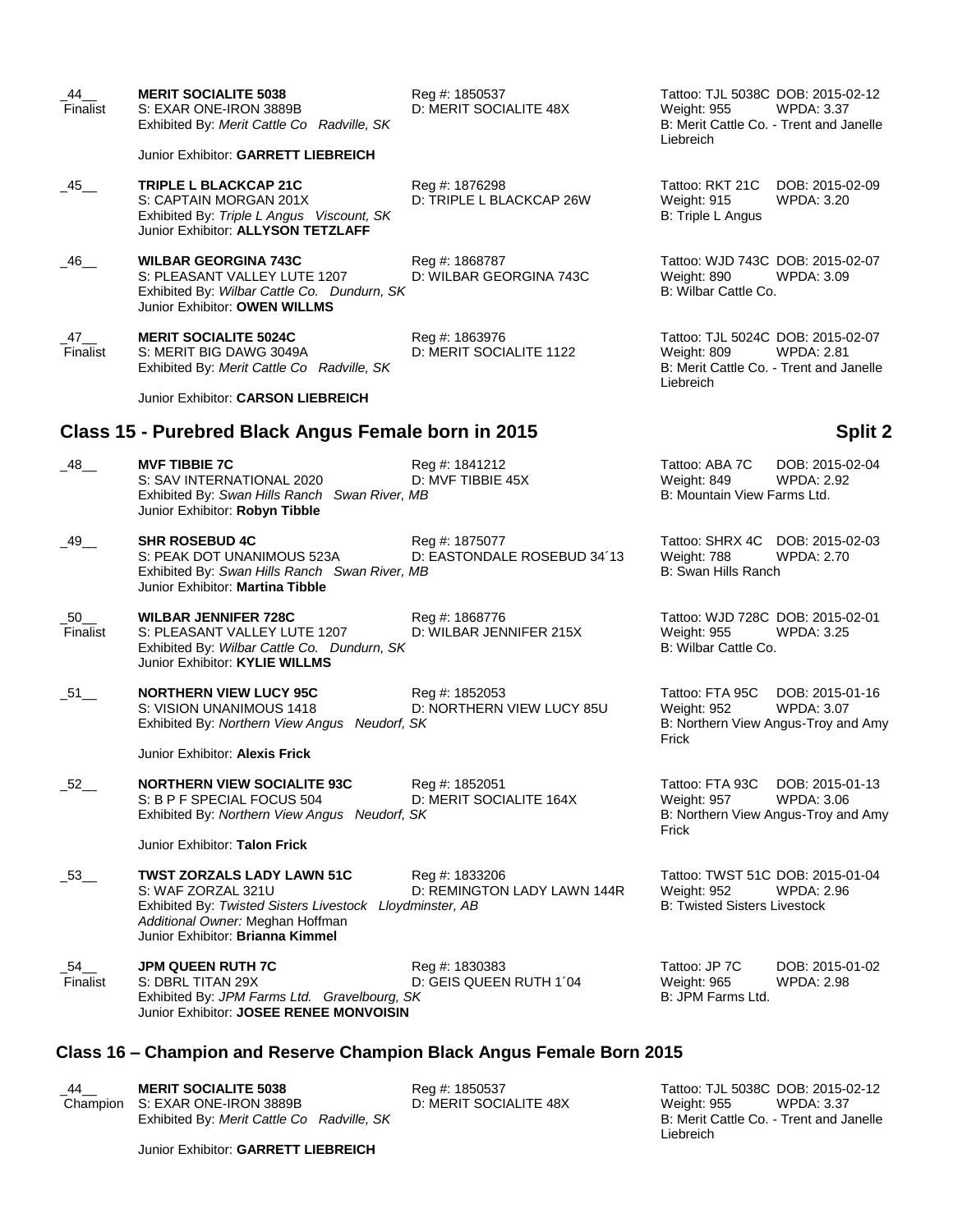| $-47$ <sub>—</sub><br>Reserve  | <b>MERIT SOCIALITE 5024C</b><br>S: MERIT BIG DAWG 3049A<br>Exhibited By: Merit Cattle Co Radville, SK                                                                                        | Reg #: 1863976<br>D: MERIT SOCIALITE 1122         | Tattoo: TJL 5024C DOB: 2015-02-07<br>Weight: 809<br>Liebreich                                          | <b>WPDA: 2.81</b><br>B: Merit Cattle Co. - Trent and Janelle |
|--------------------------------|----------------------------------------------------------------------------------------------------------------------------------------------------------------------------------------------|---------------------------------------------------|--------------------------------------------------------------------------------------------------------|--------------------------------------------------------------|
|                                | Junior Exhibitor: CARSON LIEBREICH                                                                                                                                                           |                                                   |                                                                                                        |                                                              |
|                                |                                                                                                                                                                                              |                                                   |                                                                                                        | Split 1                                                      |
| $\_55$ <sub>——</sub>           | Class 17 – Purebred Black Angus Female born in 2014<br><b>MICH MAINSTREAM LADY LOLA 479</b><br>S: MICH AVIATOR 189Y<br>Exhibited By: Mainstream Genetics Watrous, SK                         | Reg #: 1823501<br>D: COPPER CRK LADY 1207         | Tattoo: MICH 479B DOB: 2014-04-06<br>Weight: 1410<br>B: Michelson Land & Cattle Co. and<br>Craig Heyob | <b>WPDA: 2.37</b>                                            |
|                                | Junior Exhibitor: JENNA SCHMIDT                                                                                                                                                              |                                                   |                                                                                                        |                                                              |
| _56__                          | <b>MAINSTREAM WIND STORM 70B</b><br>S: HILLARD BISMARK 204<br>Exhibited By: Mainstream Genetics Watrous, SK<br>Junior Exhibitor: DAVIS SCHMIDT                                               | Reg #: 1823526<br>D: MSG WHITNEY 13Z              | Tattoo: MSG 70B DOB: 2014-04-03<br>Weight: 0<br><b>B: Chris Schmidt</b>                                | WPDA: 0.00                                                   |
| $-57$ <sub>—</sub><br>Finalist | <b>ROYAL S PRIDE 42B</b><br>S: SOO LINE YELLOWSTONE 9286<br>Exhibited By: Twisted Sisters Livestock Lloydminster, AB<br>Additional Owner: Meghan Hoffman<br>Junior Exhibitor: Brianna Kimmel | Reg #: 1829525<br>D: ROYAL S PRIDE 10X            | Tattoo: CSE 42B<br>Weight: 1644<br><b>B: Sisson Bros Farms</b>                                         | DOB: 2014-03-25<br><b>WPDA: 2.71</b>                         |
| -58__                          | <b>NU-HORIZON RUBY 470B</b><br>S: MVF PIONEER 104X<br>Exhibited By: Nu-Horizon Angus Lipton, SK<br>Junior Exhibitor: Kodie Doetzel                                                           | Reg #: 1822474<br>D: PRIME TIMES' 381N RUBY 40'10 | Tattoo: DTK 470B DOB: 2014-03-19<br>Weight: 1418<br>B: Kodie Doetzel                                   | WPDA: 2.31                                                   |
| $\_59$ __<br>Finalist          | <b>SAV BESSIE HEIRESS 4196</b><br>S: SAV HARVESTOR 0338<br>Exhibited By: Schwan Angus Ranch Swift Current, SK<br>Junior Exhibitor: Ty Schwan                                                 | Reg #: 1847934<br>D: SAV BESSIE QUEEN 7258        | Tattoo: IMP 4196B DOB: 2014-02-25<br>Weight: 1586<br>B: Schaffs Angus Valley                           | <b>WPDA: 2.50</b>                                            |
| $-60$ <sub>—</sub>             | <b>CCR MISS PEG 7B</b><br>S: EXAR UPSHOT 0562B<br>Exhibited By: Cripple Creek Ranches Melfort, SK<br>Junior Exhibitor: MiKyla Sullivan                                                       | Reg #: 1822586<br>D: YOUNG DALE PEG 09Z           | Tattoo: FWS 7B<br>Weight: 1498<br>B: Cripple Creek Ranches                                             | DOB: 2014-02-23<br><b>WPDA: 2.35</b>                         |
|                                | Class 17 – Purebred Black Angus Female born in 2014                                                                                                                                          |                                                   |                                                                                                        | <b>Split 2</b>                                               |
| $\_61$ ___                     | <b>HF MISS BLACKCAP 257B</b><br>S: PLEASANT VALLEY LUTE 1207<br>Exhibited By: Sauder, Hillary Hodgeville, SK<br>Junior Exhibitor: Hillary Sauder                                             | Reg #: 1820965<br>D: HF MISS BLACKCAP 27R         | Tattoo: HAMI 257B DOB: 2014-02-15<br>Weight: 0<br>B: Hamilton Farms                                    | WPDA: 0.00                                                   |
| $62-$                          | <b>FCR ERICA 27B</b><br>S: GVC SETTLER 004X<br>Exhibited By: Bar CR Angus Perdue, SK<br>Junior Exhibitor: Emily Froehlich                                                                    | Reg #: 1879607<br>D: FCR ERICA 40X                | Tattoo: FCR 27B<br>Weight: 0<br>B: Bar CR Angus                                                        | DOB: 2014-02-14<br>WPDA: 0.00                                |
| $\_63$ __                      | PEAK DOT MIA 906B                                                                                                                                                                            | Reg #: 1819633                                    | Tattoo: PDAR                                                                                           | DOB: 2014-02-12                                              |
|                                | S: VISION UNANIMOUS 1418<br>Exhibited By: Caragata Ranch Lumsden, SK                                                                                                                         | D: MIA OF PEAK DOT 283M                           | 906B<br>Weight: 1294<br>B: Caragata Ranch and Peak Dot<br>Ranch                                        | WPDA: 2.00                                                   |
|                                | Additional Owner: Duane Gervais<br>Junior Exhibitor: cal caragata                                                                                                                            |                                                   |                                                                                                        |                                                              |
| 64                             | DKF CARAGATA MS HARVESTOR 82B<br>S: S A V HARVESTOR 0338<br>Exhibited By: DKF Red & Black Angus Gladmar, SK<br>Additional Owner: Caragata Ranch<br>Junior Exhibitor: Ami Caragata            | Reg #: 1828936<br>D: GF BLACKBIRDS CREED 513Z     | Tattoo: DKF 82B<br>Weight: 1499<br>B: DKF Red & Black Angus                                            | DOB: 2014-02-07<br>WPDA: 2.30                                |
| 65                             | N7'S HEROINE 17B<br>S: N7'S ELVIS 9Y<br>Exhibited By: Clay Hills Livestock Harding, MB<br>Junior Exhibitor: Levi Best                                                                        | Reg #: 1790940<br>D: N7'S HEROINE 5X              | Tattoo: NGW 17B DOB: 2014-02-05<br>Weight: 1569<br>B: N7 Stock Farm                                    | WPDA: 2.40                                                   |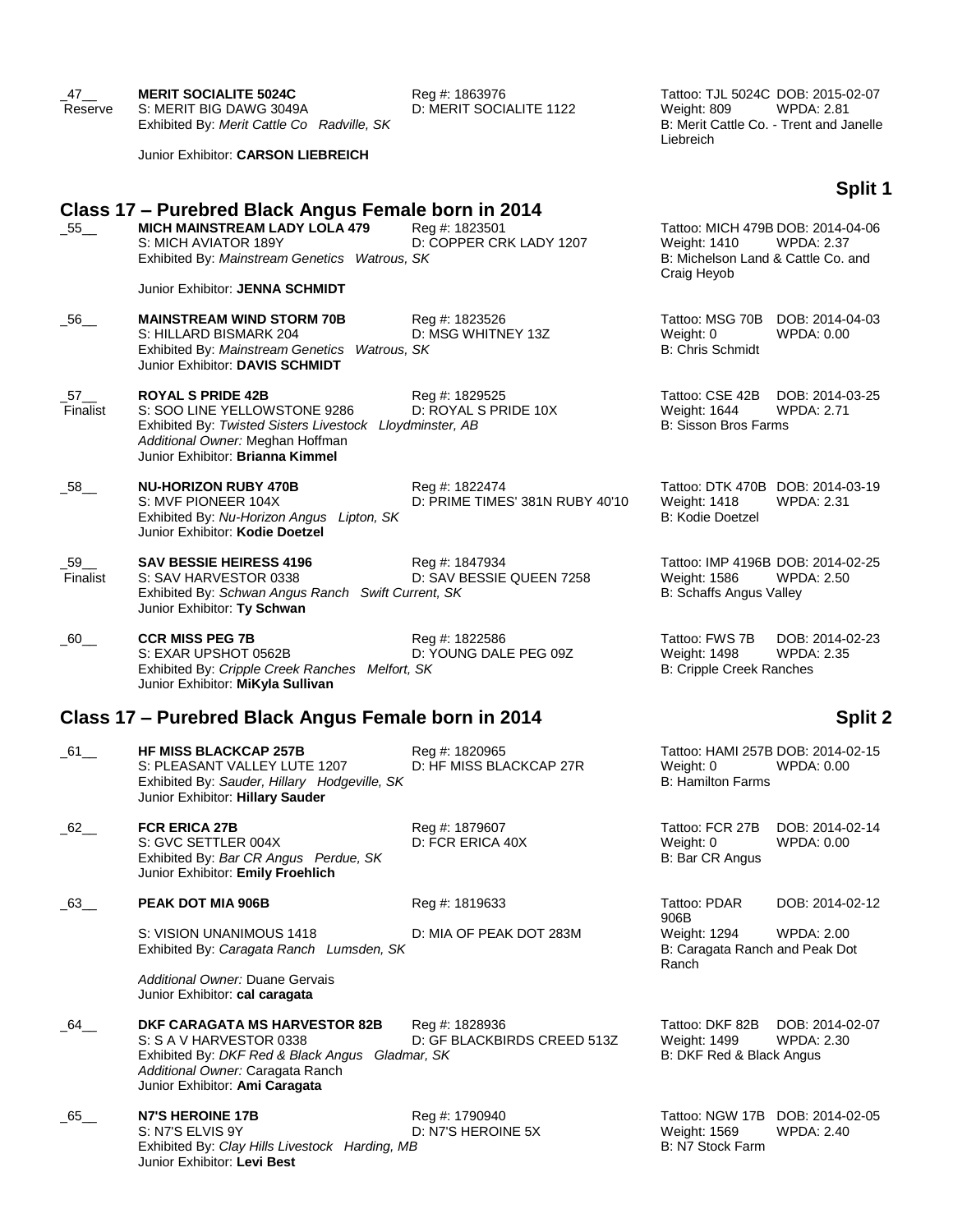| 66<br>Finalist           | SY ANNIE'S ANGEL 77B<br>S: DAMERON FIRST IMPRESSION<br>Exhibited By: Symens Land and Cattle Co Claresholm, AB<br>Junior Exhibitor: Colton Symens                                             | Reg #: 1819063<br>D: MICH ANNIE'S ANGEL 35U                      | Tattoo: WYF 77B DOB: 2014-02-04<br><b>Weight: 1505</b><br>B: Symens Land and Cattle Co. | <b>WPDA: 2.29</b>                                            |
|--------------------------|----------------------------------------------------------------------------------------------------------------------------------------------------------------------------------------------|------------------------------------------------------------------|-----------------------------------------------------------------------------------------|--------------------------------------------------------------|
| 67_<br>Finalist          | <b>BROOKING LADY 4052</b><br>S: BROOKING PROSECUTOR 222<br>Exhibited By: Wiwa Creek Farms Rush Lake, SK<br>Junior Exhibitor: Emma Thomason                                                   | Reg #: 1778040<br>D: SOO LINE LADY 8058                          | Tattoo: JSTN 52B DOB: 2014-01-31<br>Weight: 1664<br>B: Brooking Angus Ranch             | <b>WPDA: 2.52</b>                                            |
|                          | Class 18 – Champion and Reserve Champion Black Angus Female Born 2014                                                                                                                        |                                                                  |                                                                                         |                                                              |
| _57__<br>Champion        | <b>ROYAL S PRIDE 42B</b><br>S: SOO LINE YELLOWSTONE 9286<br>Exhibited By: Twisted Sisters Livestock Lloydminster, AB<br>Additional Owner: Meghan Hoffman<br>Junior Exhibitor: Brianna Kimmel | Reg #: 1829525<br>D: ROYAL S PRIDE 10X                           | Tattoo: CSE 42B<br>Weight: 1644<br><b>B: Sisson Bros Farms</b>                          | DOB: 2014-03-25<br><b>WPDA: 2.71</b>                         |
| $\_67$ ___<br>Reserve    | <b>BROOKING LADY 4052</b><br>S: BROOKING PROSECUTOR 222<br>Exhibited By: Wiwa Creek Farms Rush Lake, SK                                                                                      | Reg #: 1778040<br>D: SOO LINE LADY 8058                          | Tattoo: JSTN 52B DOB: 2014-01-31<br>Weight: 1664<br>B: Brooking Angus Ranch             | <b>WPDA: 2.52</b>                                            |
|                          | Class 19 – Grand Champion and Reserve Grand Champion Black Angus                                                                                                                             |                                                                  |                                                                                         |                                                              |
| $-44$<br>Grand           | <b>MERIT SOCIALITE 5038</b><br>S: EXAR ONE-IRON 3889B<br>Exhibited By: Merit Cattle Co Radville, SK                                                                                          | Reg #: 1850537<br>D: MERIT SOCIALITE 48X                         | Tattoo: TJL 5038C DOB: 2015-02-12<br>Weight: 955<br>Liebreich                           | <b>WPDA: 3.37</b><br>B: Merit Cattle Co. - Trent and Janelle |
|                          | Junior Exhibitor: GARRETT LIEBREICH                                                                                                                                                          |                                                                  |                                                                                         |                                                              |
| _57__<br>Reserve         | <b>ROYAL S PRIDE 42B</b><br>S: SOO LINE YELLOWSTONE 9286<br>Exhibited By: Twisted Sisters Livestock Lloydminster, AB<br>Additional Owner: Meghan Hoffman<br>Junior Exhibitor: Brianna Kimmel | Reg #: 1829525<br>D: ROYAL S PRIDE 10X                           | Tattoo: CSE 42B<br>Weight: 1644<br><b>B: Sisson Bros Farms</b>                          | DOB: 2014-03-25<br><b>WPDA: 2.71</b>                         |
|                          | Class 20 - Purebred Interbreed Female born in 2015                                                                                                                                           |                                                                  |                                                                                         |                                                              |
| $-68$ <sub>—</sub>       | <b>HILL HAVEN BELLA QUEEN 44C</b><br>S: HILL HAVEN ENDEAVOR 21A<br>Exhibited By: Hill Haven Farm Duntroon, ON<br>Additional Owner: Rylan Knupp<br>Junior Exhibitor: Rylan Knupp              | Reg #: [CAN]F693120<br>D: CCS QUEEN OF HEARST 322S               | Tattoo: DLA 44C<br>Weight: 801<br><b>B: Hill Haven Shorthorns</b>                       | DOB: 2015-02-26<br><b>WPDA: 2.98</b>                         |
| $\_69\_$                 | <b>GLENFORD MISTY 44C</b><br>S: GLENFORD JUST RIGHT 20Z<br>Exhibited By: Bender Shorthorns Neudorf, SK<br>Junior Exhibitor: Katherine Possberg                                               | Reg #: X-[CAN]F693530<br>D: GLENFORD MISTY 83Y                   | Tattoo: XZY 44C<br>Weight: 901<br>B: GLENN & RYAN BENDER                                | DOB: 2015-02-15<br><b>WPDA: 3.22</b>                         |
| $\_70$ <sub>—</sub>      | <b>LSCC SWEET AS SUGAR 80C</b><br>S: NAGE BANK ROLL 74Y<br>Exhibited By: Lightning Strike Cattle Co.<br>Junior Exhibitor: Bailey McCormack                                                   | Reg #: APPLIED<br>D: LSCC DADDY'S LIL LADY 9162W<br>Grenfell, SK | Tattoo: LSCC 80C DOB: 2015-02-08<br>Weight: 780<br>B: Lightning Strike Cattle Co.       | <b>WPDA: 2.72</b>                                            |
| $-\frac{71}{1}$ –        | <b>JAR CONTESSA 8C</b><br>S: GOET I-80<br>Exhibited By: Rawluk Livestock Moosehorn, MB<br>Junior Exhibitor: Jake Rawluk                                                                      | Reg #: 517408<br>D: SECTION 19 ZENA 106Z                         | Tattoo: JAR 8C<br>Weight: 866<br>B: Jake Rawluk                                         | DOB: 2015-02-06<br><b>WPDA: 3.00</b>                         |
| $-73$<br>2 <sup>nd</sup> | <b>REDNECK CINNAMON 4C</b><br>S: JSF JAZZ 29Z<br>Exhibited By: 444 Ranch Neudorf, SK<br>Junior Exhibitor: CLAYTON SPENCER                                                                    | Reg #: X-[CAN]*21923-<br>D: UPHILL MAXINE 8X                     | Tattoo: DCD 4C<br>Weight: 914<br><b>B: REDNECK RANCH</b>                                | DOB: 2015-01-27<br><b>WPDA: 3.06</b>                         |
| _74__                    | <b>ACC CANDY'S CARAMELLO 12C</b><br>S: PAINTEARTH RAMA 53U<br>Exhibited By: Anwender Cattle Co. Radville, SK<br>Junior Exhibitor: Sadie Anwender                                             | Reg #: X-*21880<br>D: ACC CANDY'S BUBBLE YUM 39Y                 | Tattoo: ACC 12C<br>Weight: 908<br>B: Gary & Kim Anwender                                | DOB: 2015-01-21<br><b>WPDA: 2.98</b>                         |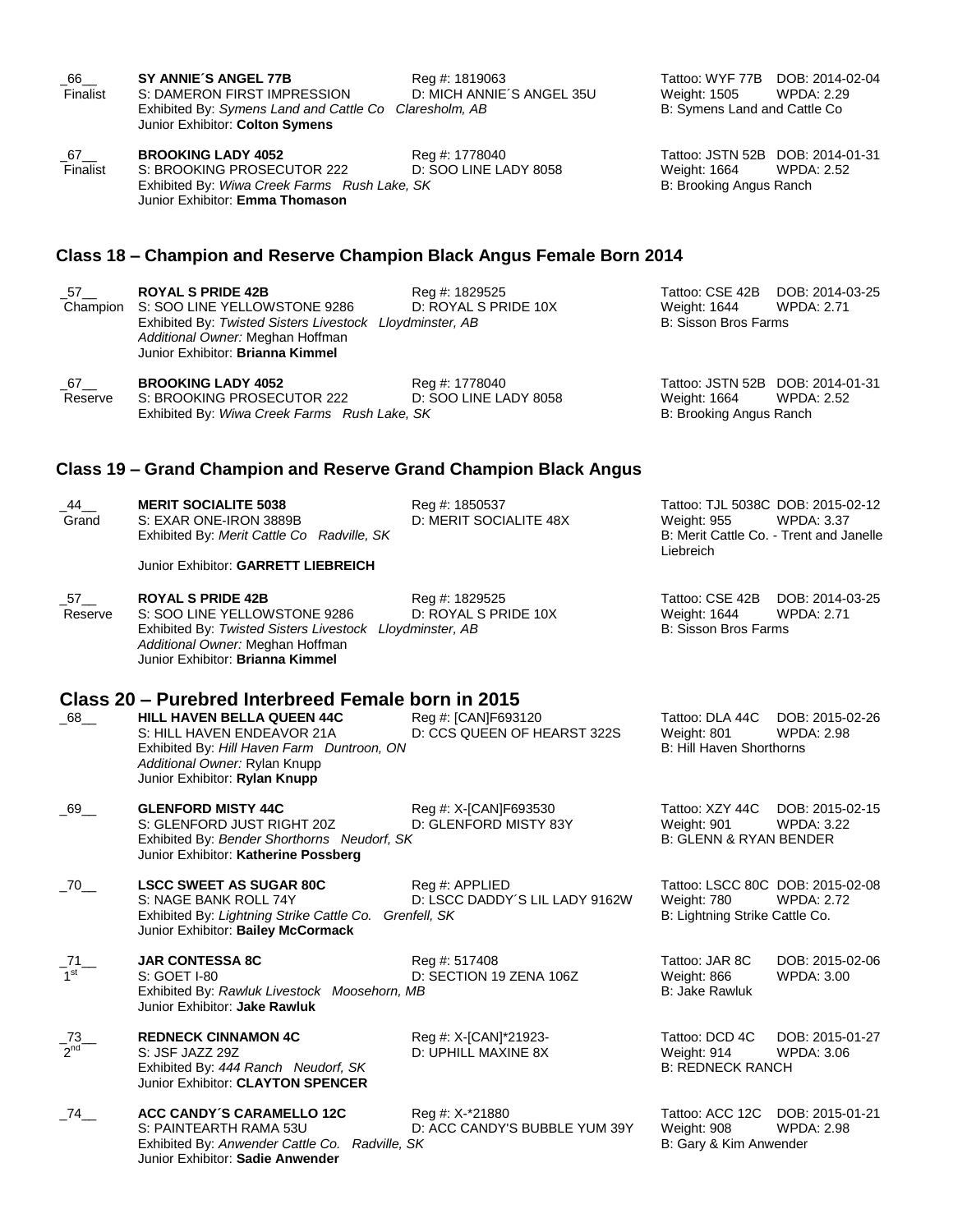| $-75$ <sub>—</sub>       | <b>GLENFORD PROMISE 24C</b><br>S: GLENFORD JUST RIGHT 20Z<br>Exhibited By: Bender Shorthorns Neudorf, SK<br>Junior Exhibitor: DUSTIN SPENCER                                                    | Reg #: X-[CAN]F693521<br>D: STAR P PROMISE 57X     | Tattoo: XZY 24C<br>Weight: 940<br><b>B: GLENN &amp; RYAN BENDER</b>                    | DOB: 2015-01-15<br><b>WPDA: 3.02</b> |
|--------------------------|-------------------------------------------------------------------------------------------------------------------------------------------------------------------------------------------------|----------------------------------------------------|----------------------------------------------------------------------------------------|--------------------------------------|
|                          | Class 21 – Purebred Interbreed Female born in 2014                                                                                                                                              |                                                    |                                                                                        |                                      |
| $-76$<br>1 <sup>st</sup> | <b>NIMMO REID BANGLES 3B</b><br>S: JSF ADDICTED 82U<br>Exhibited By: Diamond Creek Cattle Co. Weyburn, SK<br>Junior Exhibitor: Rylan knupp                                                      | Reg #: -[CAN]*21414<br>D: NIMMO REID WONITA 12W    | Tattoo: SF 3B<br>Weight: 1475<br>B: Spady farms                                        | DOB: 2014-01-06<br><b>WPDA: 2.15</b> |
| $-77$<br>$2nd$           | <b>LSCC STAR 7B</b><br>S: NAGE BANK ROLL 74Y<br>Exhibited By: Lightning Strike Cattle Co. Grenfell, SK<br>Junior Exhibitor: Sydney McCormack                                                    | Reg #: 516978<br>D: LSCC MS. BLING 840U            | Tattoo: LSCC 7B<br>Weight: 1350<br>B: Lightning Strike Cattle Co.                      | DOB: 2014-01-01<br><b>WPDA: 1.96</b> |
|                          | Class 22 – Grand Champion and Reserve Grand Champion Interbreed                                                                                                                                 |                                                    |                                                                                        |                                      |
| 271<br>Grand             | <b>JAR CONTESSA 8C</b><br>S: GOET I-80<br>Exhibited By: Rawluk Livestock Moosehorn, MB<br>Junior Exhibitor: Jake Rawluk                                                                         | Reg #: 517408<br>D: SECTION 19 ZENA 106Z           | Tattoo: JAR 8C<br>Weight: 866<br><b>B: Jake Rawluk</b>                                 | DOB: 2015-02-06<br>WPDA: 3.00        |
| 76_<br>Reserve           | <b>NIMMO REID BANGLES 3B</b><br>S: JSF ADDICTED 82U<br>Exhibited By: Diamond Creek Cattle Co. Weyburn, SK<br>Junior Exhibitor: Rylan knupp                                                      | Reg #: -[CAN]*21414<br>D: NIMMO REID WONITA 12W    | Tattoo: SF 3B<br>Weight: 1475<br>B: Spady farms                                        | DOB: 2014-01-06<br><b>WPDA: 2.15</b> |
|                          | Class 23 – Purebred Hereford Female born in 2015                                                                                                                                                |                                                    |                                                                                        | Split 1                              |
| $-78$ <sub>--</sub>      | <b>BNC 14Z STAR MAKER 69C</b><br>S: TH 512X 719T PLAYMAKER 14Z<br>Exhibited By: Glenlees Farms Arcola, SK<br>Additional Owner: Glenlees Farm<br>Junior Exhibitor: Kyla Lees                     | Reg #: C03013074<br>D: BNC 220P CHELSEA 69Z        | Tattoo: BN 69C<br>Weight: 668<br><b>B: BNC Polled Herefords</b>                        | DOB: 2015-04-14<br><b>WPDA: 3.01</b> |
| $-79$                    | <b>KW DIXIE 57 C</b><br>S: GLENLEES 719T DECOY ET 29A<br>Exhibited By: Webber Farms Midale, SK<br>Additional Owner: Webber Farms<br>Junior Exhibitor: Ashtyn Webber                             | Reg #: C03009769<br>D: LV DIXIE L 57Z              | Tattoo: AW 57C<br>Weight: 618<br>B: Ashtyn Webber                                      | DOB: 2015-04-12<br><b>WPDA: 2.76</b> |
|                          | CBB SHAR-LO 10Y ELLIE 319C                                                                                                                                                                      | Reg #: C03006988                                   | Tattoo: CB 319C                                                                        | DOB: 2015-03-19                      |
| $\_80$                   | S: NJW 73S W18 HOMETOWN 10Y ET<br>Exhibited By: Cayley Cattle Co Princeton, BC<br>Additional Owner: Shar-Lo Farms<br>Additional Owner: Rose Meadow Ventures<br>Junior Exhibitor: Caylynne Brown | D: CB 122L LADY B 222Z                             | Weight: 768<br>B: Caylynne Brown                                                       | <b>WPDA: 3.10</b>                    |
| $\_81$ <sub>—</sub>      | <b>BROOKS 17A NOREEN 27C</b><br>S: TH 113W 11X HI-TECH 17A<br>Exhibited By: Brooks Farms Alameda, SK<br>Junior Exhibitor: Haley Brooks                                                          | Reg #: P C03009282<br>D: ANL C P606 NOREEN 26 X    | Tattoo: BRKS 27C DOB: 2015-03-06<br>Weight: 682<br><b>B: Brooks Farms</b>              | WPDA: 2.61                           |
| $\_82$ __                | WMB 106A COW GIRL 112C<br>S: MHPH 521X ACTION 106A {DLF IEF HYF} D: WMB JOY 170Z {DLF IEF HYF}<br>Exhibited By: Bieber Herefords Wolseley, SK<br>Junior Exhibitor: Aiva Bieber                  | Reg #: C03011148                                   | Tattoo: WMB 112C DOB: 2015-03-04<br>Weight: 782<br><b>B: Walter M Bieber</b>           | WPDA: 2.97                           |
| $\_83$ ___<br>Finalist   | GH 5Z CHARITY 181C<br>S: GH 7101 ROCK SOLID 5Z<br>Exhibited By: Hirsche Herefords and Angus LTD High River, AB<br>Additional Owner: Ken Paul<br>Junior Exhibitor: Ken Paul                      | Reg #: C03010280<br>D: GH UPTOWN DESTINY 25A       | Tattoo: GAH 181C DOB: 2015-03-03<br>Weight: 813<br>B: Hirsche Herefords and Angus Ltd. | <b>WPDA: 3.08</b>                    |
| - 84                     | TRIPLE A 1229 CHLOE 15C<br>S: ECR90 9022 DAKOTA 1229<br>Exhibited By: Triple A Herefords Moose Jaw, SK<br>Junior Exhibitor: Luke Andrews                                                        | Reg #: C03013671<br>D: TRIPLE A 22T SUPER LASS 11X | Tattoo: PUT 15C<br>Weight: 848<br>B: Russell & Faye Andrews                            | DOB: 2015-03-01<br><b>WPDA: 3.19</b> |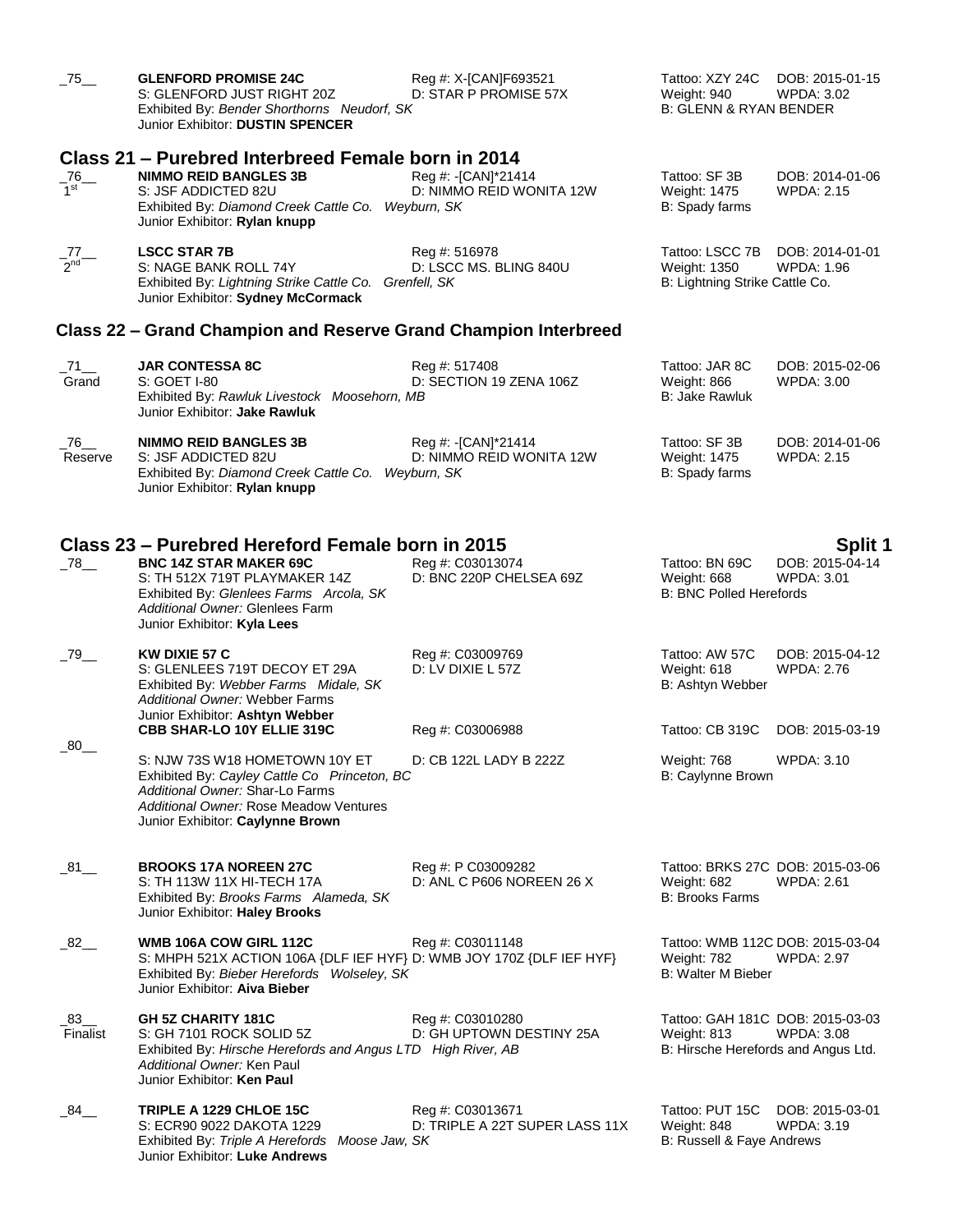| $\_85$ ___<br>Finalist | <b>BLAIR-ATHOL TW DEBBIE DOO 22C</b><br>S: RST TIME'S A WASTIN' 0124 {DLF IEF<br>HYP                                                                                                  | Reg #: C03009379<br>D: BLAIR-ATHOL NASDAQ DEB ET 35W Weight: 796<br>{DLF IEF HYF} | Tattoo: DVL 22C                                                               | DOB: 2015-02-19<br><b>WPDA: 2.88</b> |
|------------------------|---------------------------------------------------------------------------------------------------------------------------------------------------------------------------------------|-----------------------------------------------------------------------------------|-------------------------------------------------------------------------------|--------------------------------------|
|                        | Exhibited By: Blair Athol Farms Arcola, SK<br>Additional Owner: Lohner Herefords<br>Additional Owner: KLJ Livestock<br>Additional Owner: Kris Gordon<br>Junior Exhibitor: Kylee Dixon |                                                                                   | <b>B: Duncan Lees</b>                                                         |                                      |
|                        | Class 23 – Purebred Hereford Female born in 2015                                                                                                                                      |                                                                                   |                                                                               | <b>Split 2</b>                       |
| $-86$                  | <b>NCX MISS CLARITY 35C</b><br>S: BARE MR YOU TUBE 4Y<br>Exhibited By: NCX Polled Herefords Brosseau, AB<br>Junior Exhibitor: Gabrielle Cheremshynski                                 | Reg #: C03008124<br>D: NCX MISS ALEXIS 2A                                         | Tattoo: NCXG 35C DOB: 2015-02-17<br>Weight: 846<br>B: Gabrielle Cheremshynski | WPDA: 3.04                           |
| $-87$ <sub>—</sub>     | <b>BLAIR-ATHOL 946 DOTTIE 12C</b><br>S: SQUARE-D PLAINSMAN 946Y {DLF IEF<br>HYP                                                                                                       | Reg #: C03009353<br>D: ELM-LODGE ZETTA 23Z                                        | Tattoo: DVL 12C<br>Weight: 898                                                | DOB: 2015-02-14<br>WPDA: 3.20        |
|                        | Exhibited By: Blair Athol Farms Arcola, SK<br>Additional Owner: Charlton Farms & Andrew Charlton<br>Junior Exhibitor: Christin Dixon                                                  |                                                                                   | <b>B: Duncan Lees</b>                                                         |                                      |
| $\_88$ __<br>Finalist  | HMS HI-CLIFFE CLEOPATRA 70C<br>S: H WCC/WB 668 WYARNO 9500ET<br>Exhibited By: HMS Hi-Cliffe Outlook, SK<br>Junior Exhibitor: Morgan Millham                                           | Reg #: C03008276<br>D: M-R 32X ALL ABOUT ME 70A                                   | Tattoo: HMS 70C DOB: 2015-02-04<br>Weight: 881<br>B: Mission Ridge Herefords  | <b>WPDA: 3.03</b>                    |
| $\_89$ __<br>Finalist  | <b>MAR W18 MISS CALIFORNIA 408C</b><br>S: SHF WONDER M326 W18 ET<br>Exhibited By: AM Ranching Oak Lake, MB<br>Junior Exhibitor: Levi Rimke                                            | Reg #: C03009375<br>D: DORBAY MISS AZALEA 408A                                    | Tattoo: AM 408C<br>Weight: 889<br>B: AM Ranching                              | DOB: 2015-02-02<br><b>WPDA: 3.03</b> |
| $\_90$ ___             | HMS HCF 13X CHERRY COKE ET 93C<br>S: HI-CLIFFE WLB SAMMY 13X<br>Exhibited By: HMS Hi-Cliffe Outlook, SK<br>Junior Exhibitor: Sydney Perlinger                                         | Reg #: C03008479<br>D: HI-CLIFFE XCEL 64X                                         | Tattoo: HMS 93C<br>Weight: 944<br><b>B: HMS Hi-Cliffe</b>                     | DOB: 2015-01-23<br>WPDA: 3.12        |
| $\_91$ <sub>—</sub>    | <b>GH UPTOWN MISS RAWHIDE 65C</b><br>S: UPS UPTOWN ET<br>Exhibited By: Hirsche Herefords and Angus LTD High River, AB                                                                 | Reg #: C03012273<br>D: GH ADAMS 7101 RAW MISS 472X                                | Tattoo: GAH 65C<br>Weight: 754<br>B: Hirsche Herefords and Angus Ltd.         | DOB: 2015-01-22<br><b>WPDA: 2.48</b> |
|                        | Junior Exhibitor: Billy Paul<br><b>ELMLODGE CLEOPATRA 4C</b>                                                                                                                          | Reg #: C03006582                                                                  | Tattoo: TAX 4C                                                                | DOB: 2015-01-06                      |
| 92                     | S: RST TIME'S A WASTIN'0124<br>Exhibited By: Elmlodge Polled Herefords Indian River, ON<br>Additional Owner: Clysdale Family<br>Junior Exhibitor: OWEN ELMHIRST                       | D: ELMLODGE WHOLE SHEBANG 56W Weight: 908                                         | <b>B: Grant Elmhirst</b>                                                      | <b>WPDA: 2.84</b>                    |
| $-93$ <sub>—</sub>     | <b>GLENLEES 145Y REVA 1C</b><br>S: FTF PROSPECTOR 145Y<br>Exhibited By: Glenlees Farms Arcola, SK<br>Junior Exhibitor: Emma Lees                                                      | Reg #: C03008701<br>D: SINNIBARS MS 719T REVA 126A                                | Tattoo: AHL 1C<br><b>Weight: 855</b><br>B: Sadie, Zach& Kyra MC Connell       | DOB: 2015-01-05<br><b>WPDA: 2.66</b> |
| $-94$ <sub>—</sub>     | <b>HWCW 127Y PEGGY 105C</b>                                                                                                                                                           | Reg #: C03005639                                                                  | Tattoo: HWCW<br>105C                                                          | DOB: 2015-01-05                      |
|                        | S: JJPH 83T BENCHMARK 127Y<br>Exhibited By: Walker, Courtney Coldwater, ON<br>Additional Owner: Courtney & Howard Walker<br>Junior Exhibitor: Courtney Walker                         | D: TABOO-CHULA VISTA YALENA 103Y Weight: 0                                        | <b>B: Courtney Walker</b>                                                     | WPDA: 0.00                           |
|                        | Class 24 – Champion and Reserve Champion Hereford Female Born 2015                                                                                                                    |                                                                                   |                                                                               |                                      |

| $\_85$ ___ | <b>BLAIR-ATHOL TW DEBBIE DOO 22C</b>       | Reg #: C03009379                             | Tattoo: DVL 22C | DOB: 2015-02-19 |
|------------|--------------------------------------------|----------------------------------------------|-----------------|-----------------|
| Champion   | S: RST TIME'S A WASTIN' 0124 {DLF IEF      | D: BLAIR-ATHOL NASDAQ DEB ET 35W Weight: 796 |                 | WPDA: 2.88      |
|            | HYF}                                       | {DLF IEF HYF}                                |                 |                 |
|            | Exhibited By: Blair Athol Farms Arcola, SK |                                              | B: Duncan Lees  |                 |
|            | Additional Owner: Lohner Herefords         |                                              |                 |                 |
|            | Additional Owner: KLJ Livestock            |                                              |                 |                 |
|            | Additional Owner: Kris Gordon              |                                              |                 |                 |

Junior Exhibitor: **Kylee Dixon**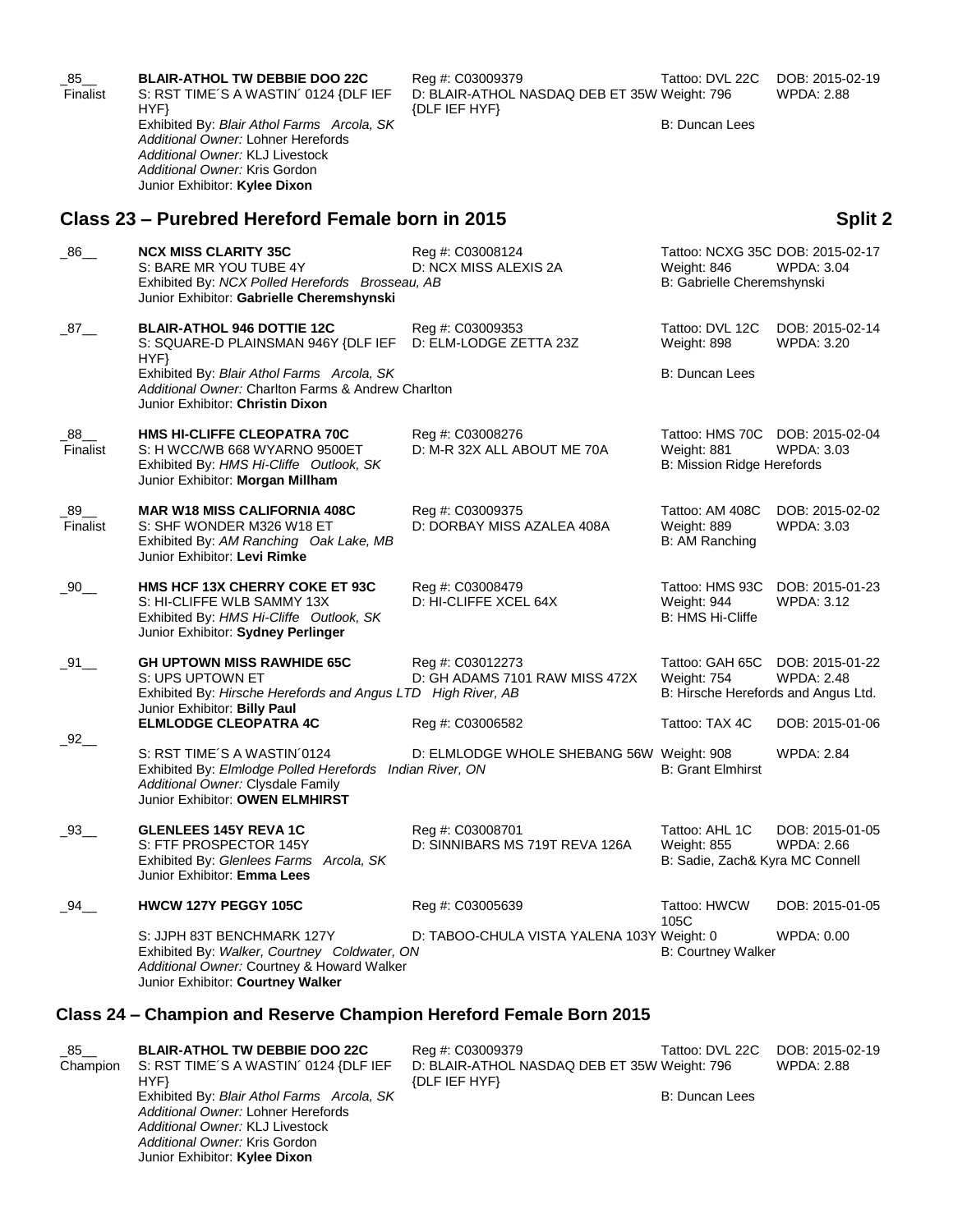| $.89$ <sub>—</sub><br>Reserve | <b>MAR W18 MISS CALIFORNIA 408C</b><br>S: SHF WONDER M326 W18 ET<br>Exhibited By: AM Ranching Oak Lake, MB<br>Junior Exhibitor: <b>Levi Rimke</b>                                                                                       | Reg #: C03009375<br>D: DORBAY MISS AZALEA 408A                    | Tattoo: AM 408C<br>Weight: 889<br>B: AM Ranching                                        | DOB: 2015-02-02<br>WPDA: 3.03                   |
|-------------------------------|-----------------------------------------------------------------------------------------------------------------------------------------------------------------------------------------------------------------------------------------|-------------------------------------------------------------------|-----------------------------------------------------------------------------------------|-------------------------------------------------|
| $\_95$ ___<br>Finalist        | Class 25 – Purebred Hereford Female born in 2014<br><b>BLAIR-ATHOL 19M CHARDONNAY 93B</b><br>S: BLAIR ATHOL 20 THE ROCK ET 19M<br>Exhibited By: Blair Athol Farms Arcola, SK<br>Junior Exhibitor: Christin Dixon                        | Reg #: C02997006<br>D: BLAIR-ATHOL RIBEYE GAL 107W                | Tattoo: DVL 93B<br>Weight: 1480<br>B: Jeffrey Thomas Lees                               | Split 1<br>DOB: 2014-03-30<br><b>WPDA: 2.46</b> |
| _96__                         | <b>RVP 91Z BLUE RIBBON 99B</b><br>S: NJW 59R 88X RIBEYE 91Z<br>Exhibited By: Glenlees Farms Arcola, SK<br>Additional Owner: Emma Lees<br>Junior Exhibitor: Emma Lees                                                                    | Reg #: C02993144<br>D: GOBLE JADA 107Y                            | Tattoo: RVP 99B<br>Weight: 1406<br>B: River Valley Polled Herefords                     | DOB: 2014-03-24<br><b>WPDA: 2.31</b>            |
| $-97$ <sub>—</sub>            | <b>GH 5Z BIANCA 162B</b><br>S: GH 7101 ROCK SOLID 5Z<br>Exhibited By: Hirsche Herefords and Angus LTD High River, AB<br>Additional Owner: Landon Smith<br>Junior Exhibitor: Landon Smith                                                | Reg #: C02999971<br>D: GH 7101 LADY SMASH 90Z                     | Tattoo: GAH 162B DOB: 2014-03-14<br>Weight: 1656<br>B: Hirsche Herefords and Angus Ltd. | <b>WPDA: 2.68</b>                               |
| $\_98$ __                     | <b>ELMLODGE BOOM BOOM 32B</b><br>S: AXA GOLDEN-OAK XCEED ET 704X<br>Exhibited By: Elmlodge Polled Herefords<br>Additional Owner: Tay Down Herefords<br>Junior Exhibitor: OWEN ELMHIRST                                                  | Reg #: C02994012<br>D: ELMLODGE ZOOM ZOOM 45Z<br>Indian River, ON | Tattoo: TAX 32B<br>Weight: 1374<br><b>B: Grant Elmhirst</b>                             | DOB: 2014-03-02<br><b>WPDA: 2.18</b>            |
| $\_99$ __                     | <b>NCX MISS BELLA 15B</b><br>S: BARE MR YOU TUBE 4Y<br>Exhibited By: NCX Polled Herefords Brosseau, AB<br>Additional Owner: Gabrielle Cheremshynski<br>Junior Exhibitor: Gabrielle Cheremshynski                                        | Reg #: C02994373<br>D: NCX SINDERALLA 730S                        | Tattoo: NCX 15B<br>Weight: 1562<br><b>B: Dennis Babiuk</b>                              | DOB: 2014-02-18<br><b>WPDA: 2.43</b>            |
| $\_100$<br>Finalist           | <b>GH DESIGN MISS EXCCELLNT 104B</b><br>S: GH ADAMS NITRO DESIGN ET 377X<br>Exhibited By: Roe Livestock Filer, ID<br>Additional Owner: Caitlyn Roe<br>Additional Owner: Hirsche Herefords & Angus Ltd.<br>Junior Exhibitor: CAITLYN ROE | Reg #: 43576007<br>D: NUT 228P TESS ET 327W                       | Tattoo: GAH 104B DOB: 2014-02-09<br>Weight: 1520<br>B: Hirsche Herefords & Angus Ltd.   | <b>WPDA: 2.33</b>                               |
| $\_102$                       | <b>BARE MISS BETTY WHITE 24B</b><br>S: BARE MR YOU TUBE 4Y<br>Exhibited By: Barefoot Polled Herefords Foisy, AB<br>Junior Exhibitor: Larissa Lupul                                                                                      | Reg #: C02994748<br>D: NCX MISS WOOT 24W                          | Tattoo: BARE 24B DOB: 2014-02-07<br>Weight: 0<br>B: Larissa Lupul                       | WPDA: 0.00                                      |
|                               | Class 25 – Purebred Hereford Female born in 2014                                                                                                                                                                                        |                                                                   |                                                                                         | <b>Split 2</b>                                  |
| $\_103\_$<br>Finalist         | TRIPLE A 2059 PEBBLES ET 9B<br>S: C STOCKMAN 2059 ET<br>Exhibited By: Triple A Herefords Moose Jaw, SK<br>Junior Exhibitor: Luke Andrews                                                                                                | Reg #: C03002289<br>D: TRIPLE A MAX'S RAMADA 15R                  | Tattoo: AHSJ 9B<br>Weight: 1421<br><b>B: Murray Andrews</b>                             | DOB: 2014-02-01<br>WPDA: 2.16                   |
| $\_104$                       | <b>ELM-LODGE BLING 18B</b><br>S: CRR ABOUT TIME 743<br>Exhibited By: Elmlodge Polled Herefords Indian River, ON<br>Junior Exhibitor: Katie Elmhirst                                                                                     | Reg #: PC02993773<br>D: ELM-LODGE ZUMBA 3Z                        | Tattoo: TAX 18B<br>Weight: 1446<br><b>B: Grant Elmhirst</b>                             | DOB: 2014-02-01<br>WPDA: 2.19                   |
| $\_105\_$                     | <b>GH MISS KILO DELIGHT 61B</b><br>S: MJT TOTAL ET 311W<br>Exhibited By: Hirsche Herefords and Angus LTD High River, AB<br>Junior Exhibitor: Luke Smith                                                                                 | Reg #: C03000212<br>D: ANL BP 3D RH DESIRE 20S                    | Tattoo: GAH 61B<br>Weight: 1618<br><b>B: Hirsche Herefords</b>                          | DOB: 2014-01-26<br><b>WPDA: 2.43</b>            |
| $-106$<br>Finalist            | OLTN 4T BELLE OF THE BALL 11B<br>S: HAROLDSON'S WLL ANCHOR 4T<br>Exhibited By: Blair Athol Farms Arcola, SK<br>Additional Owner: Kylee Dixon<br>Junior Exhibitor: Kylee Dixon                                                           | Reg #: C02995946<br>D: OLTN 5L WHISKEY GIRL 9W                    | Tattoo: WGO 11B DOB: 2014-01-18<br>Weight: 1501<br>B: Walter G Oulton & Sons Ltd        | <b>WPDA: 2.23</b>                               |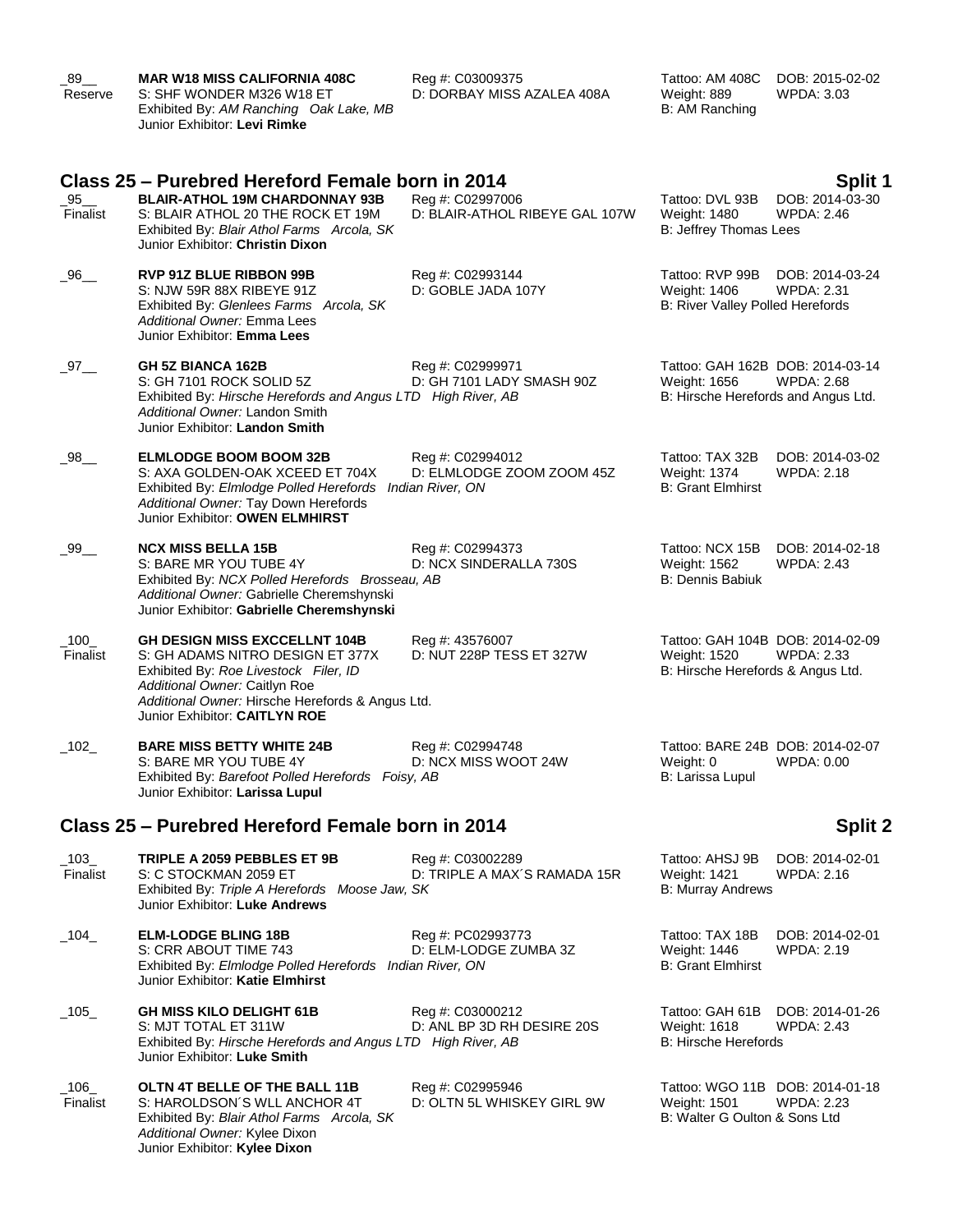| $-107$              | <b>XLP MOUNT VERN FANCY 118B</b><br>S: MHPH 2N WEBSTER 1131W<br>Exhibited By: Lone Pine Cattle Services Vibank, SK<br>Additional Owner: Mount Vern Polled Herefords<br>Junior Exhibitor: Alexandra O'Connor      | Reg #: C02996712<br>D: XLP CLF 5L FANCY 118X                                      | Tattoo: XLP 118B DOB: 2014-01-06<br>Weight: 1656<br><b>B: Lone Pine Cattle Services</b> | <b>WPDA: 2.42</b>                    |
|---------------------|------------------------------------------------------------------------------------------------------------------------------------------------------------------------------------------------------------------|-----------------------------------------------------------------------------------|-----------------------------------------------------------------------------------------|--------------------------------------|
| $-108$              | LV WANDA T 152 B<br>S: REMITALL-WEST CONSTRUCTOR 21X<br>Exhibited By: Webber Farms Midale, SK<br><b>Additional Owner: Webber Farms</b><br>Additional Owner: Kriselly Webber<br>Junior Exhibitor: Kriselly Webber | Reg #: C02995171<br>D: ANL 3N WANDA 152 R                                         | Tattoo: TM 152 B DOB: 2014-01-05<br>Weight: 1450<br>B: Tricia Wilgenbusch               | <b>WPDA: 2.11</b>                    |
| $-109$              | <b>XLP 5L BOGARTS SAPHIRE 7B</b><br>S: STAR OBF BOGART 5L<br>Exhibited By: Lone Pine Cattle Services Vibank, SK<br>Additional Owner: Jessie Procyk<br>Junior Exhibitor: Jessie Procyk                            | Reg #: C02996711<br>D: XLP BATAVIA'S SAPHIRE 7R                                   | Tattoo: XLP 7B<br>Weight: 1372<br>B: Lone Pine Cattle Services                          | DOB: 2014-01-04<br><b>WPDA: 2.00</b> |
|                     | Class 26 - Champion and Reserve Champion Hereford Female Born 2014                                                                                                                                               |                                                                                   |                                                                                         |                                      |
| 95<br>Champion      | <b>BLAIR-ATHOL 19M CHARDONNAY 93B</b><br>S: BLAIR ATHOL 20 THE ROCK ET 19M<br>Exhibited By: Blair Athol Farms Arcola, SK<br>Junior Exhibitor: Christin Dixon                                                     | Reg #: C02997006<br>D: BLAIR-ATHOL RIBEYE GAL 107W                                | Tattoo: DVL 93B<br>Weight: 1480<br>B: Jeffrey Thomas Lees                               | DOB: 2014-03-30<br>WPDA: 2.46        |
| $-103$<br>Reserve   | TRIPLE A 2059 PEBBLES ET 9B<br>S: C STOCKMAN 2059 ET<br>Exhibited By: Triple A Herefords Moose Jaw, SK<br>Junior Exhibitor: Luke Andrews                                                                         | Reg #: C03002289<br>D: TRIPLE A MAX'S RAMADA 15R                                  | Tattoo: AHSJ 9B<br>Weight: 1421<br><b>B: Murray Andrews</b>                             | DOB: 2014-02-01<br>WPDA: 2.16        |
|                     | Class 27 – Grand Champion and Reserve Grand Champion Hereford                                                                                                                                                    |                                                                                   |                                                                                         |                                      |
| $\_85$ ___<br>Grand | <b>BLAIR-ATHOL TW DEBBIE DOO 22C</b><br>S: RST TIME'S A WASTIN' 0124 {DLF IEF<br>HYP                                                                                                                             | Reg #: C03009379<br>D: BLAIR-ATHOL NASDAQ DEB ET 35W Weight: 796<br>{DLF IEF HYF} | Tattoo: DVL 22C                                                                         | DOB: 2015-02-19<br><b>WPDA: 2.88</b> |
|                     | Exhibited By: Blair Athol Farms Arcola, SK<br>Additional Owner: Lohner Herefords<br>Additional Owner: KLJ Livestock<br>Additional Owner: Kris Gordon<br>Junior Exhibitor: Kylee Dixon                            |                                                                                   | <b>B: Duncan Lees</b>                                                                   |                                      |
| 95<br>Reserve       | <b>BLAIR-ATHOL 19M CHARDONNAY 93B</b><br>S: BLAIR ATHOL 20 THE ROCK ET 19M<br>Exhibited By: Blair Athol Farms Arcola, SK<br>Junior Exhibitor: Christin Dixon                                                     | Reg #: C02997006<br>D: BLAIR-ATHOL RIBEYE GAL 107W                                | Tattoo: DVL 93B<br>Weight: 1480<br>B: Jeffrey Thomas Lees                               | DOB: 2014-03-30<br>WPDA: 2.46        |
|                     | Class 28 - Commercial Female born in 2015                                                                                                                                                                        |                                                                                   |                                                                                         |                                      |
| $\_110$             | <b>ASH</b><br>S: NO WORRIES<br>Exhibited By: Sebastian, Evan Montmartre, SK<br>Junior Exhibitor: Emily Sebastian                                                                                                 | Rea #:<br>D: BODACIOUS                                                            | Tattoo:<br>Weight: 0<br><b>B: Sebastian Family</b>                                      | DOB: 2015-05-01<br><b>WPDA: 0.00</b> |
| $\_111\_$           | <b>REESE</b><br>S: MONOPOLY MONEY<br>Exhibited By: Sebastian, Evan Montmartre, SK<br>Junior Exhibitor: Delaney Sebastian                                                                                         | $Reg#$ :<br>D: ANGUS                                                              | Tattoo:<br>Weight: 0<br>B: Jackson Cattle Co                                            | DOB: 2015-04-08<br>WPDA: 0.00        |
| $\_112$             | <b>KKE SHANNON SALT AND PEPPER 24C</b><br>S: SHANNON'S ALL IN 5A<br>Exhibited By: Handsaeme, Alley Lethbridge, AB<br>Junior Exhibitor: Alley Handsaeme                                                           | Reg #: 517573<br>D: CLYTHE MANE TILLIE 24U                                        | Tattoo: KKE 24C<br>Weight: 715<br>B: Kattle Kountry- Ashley Shannon                     | DOB: 2015-04-02<br><b>WPDA: 3.06</b> |
| $\_113\_$           | <b>AMARILLO</b><br>S: MAN AMONG BOYS<br>Exhibited By: Sebastian, Evan Montmartre, SK<br>Junior Exhibitor: Evan Sebastian                                                                                         | $Reg \#$<br>D: YELLOW JACKET                                                      | Tattoo:<br>Weight: 0<br>B: Rasmuson Cattle Co                                           | DOB: 2015-03-26<br>WPDA: 0.00        |
|                     |                                                                                                                                                                                                                  |                                                                                   |                                                                                         |                                      |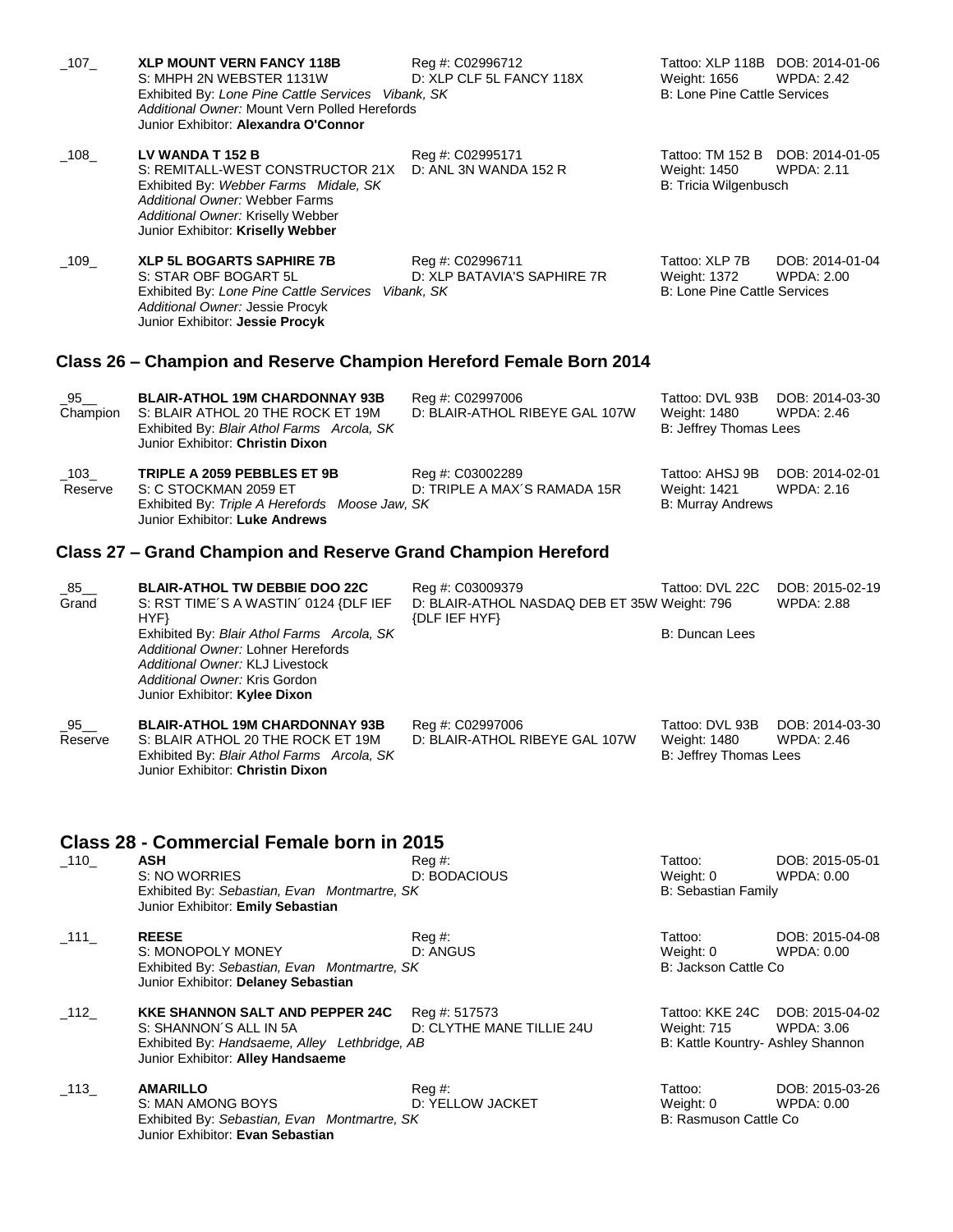| $\frac{115}{2^{nd}}$             | <b>MISS RUSYLVIA 80C</b><br>S: MAN AMONG BOYS<br>Exhibited By: Rusylvia Cattle co Derwent, AB<br>Junior Exhibitor: Taylor Pashulka                                                                                  | $Reg \#$<br>D: MISS RUSYLVIA 80C              | Tattoo: KJP 80C<br>Weight: 888<br>B:                                | DOB: 2015-02-19<br><b>WPDA: 3.22</b> |
|----------------------------------|---------------------------------------------------------------------------------------------------------------------------------------------------------------------------------------------------------------------|-----------------------------------------------|---------------------------------------------------------------------|--------------------------------------|
| _116_<br>1 <sup>st</sup>         | <b>NEW TREND SPARKLE 4C</b><br>S: BC LOOKOUT 7024<br>Exhibited By: JM NEW TREND CATTLE CO. Strathmore, AB<br>Junior Exhibitor: Jacey Massey                                                                         | Reg #: BPRS1139511<br>D: NEW TREND GLAMOUR 7A | Tattoo:<br>Weight: 0<br>B: NEW TREND CATTLE CO.                     | DOB: 2015-01-13<br>WPDA: 0.00        |
|                                  | Class 29 - Commercial Female born in 2014                                                                                                                                                                           |                                               |                                                                     |                                      |
| $\_117$                          | <b>SIX MILE BELLA 299B</b><br>S:<br>Exhibited By: Six Mile Ranch Ltd. Fir Mountain, SK<br>Additional Owner: Coy Gibson, Fir Mountain, SK<br>Junior Exhibitor: COY GIBSON                                            | $Reg \#$<br>D:                                | Tattoo: SIXM 299B DOB: 2014-04-01<br>Weight: 0<br>B: Six Mile Ranch | <b>WPDA: 0.00</b>                    |
| $\_118$                          | <b>BRING IT ON</b><br>S: MONOPOLY<br>Exhibited By: Rusylvia Cattle co Derwent, AB<br>Junior Exhibitor: Riley Pashulka                                                                                               | Reg #: 501181<br>D: DAKOTA BEAUTY             | Tattoo: ZRKLB408 DOB: 2014-03-22<br>Weight: 0<br>B: Rusylvia Cattle | WPDA: 0.00                           |
| $\_$ 119 $\_$                    | <b>SLIM'S EYE CANDY</b><br>S: EYE CANDY<br>Exhibited By: Ty-D Livestock streamstown, AB<br>Junior Exhibitor: Ty Draves                                                                                              | $Reg \#$<br>D: ANGUS X SIMMENTAL              | Tattoo:<br>Weight: 0<br>B: Ty-D Livestock                           | DOB: 2014-03-03<br>WPDA: 0.00        |
| $-120$                           | <b>HALLS MISS WALK'N 428B</b><br>S: WALKIE TALKIE<br>Exhibited By: INGRAM, RILEY STOUGHTON, SK<br>Junior Exhibitor: Ryley Ingram                                                                                    | Reg #: APPLIED<br>D: CDV PAIGE 28P            | Tattoo:<br>Weight: 1290<br>B: HALLS CATTLE CO.                      | DOB: 2014-03-03<br><b>WPDA: 2.05</b> |
| $\_121$                          | <b>NLC 403B</b><br>S: MAN AMONG BOYS<br>Exhibited By: Nexera Land & Cattle Drake, SK<br>Junior Exhibitor: Hadley Schmidt                                                                                            | $Req \#$ :<br>D: JUSTAMERE CHERISE            | Tattoo:<br>Weight: 0<br>B: Nexara Land & Cattle                     | DOB: 2014-03-02<br>WPDA: 0.00        |
| $\_$ 122 $\_$<br>1 <sup>st</sup> | <b>CAUGHT YA LOOKIN</b><br>S: WALKS ALONE<br>Exhibited By: Jackson, Chance Sedley, SK<br>Junior Exhibitor: Chance Jackson                                                                                           | $\text{Re}q \#$ :<br>D: SPECKLE PRK           | Tattoo:<br>Weight: 0<br>B: Doug and Elaine Hiller                   | DOB: 2014-02-28<br>WPDA: 0.00        |
| $-123$                           | <b>TCF 727X CURLY JANE 4B</b><br>S: LFCC UNSTOPPABLE 727X<br>Exhibited By: The Cliffs Farm Saskatoon, SK<br>Additional Owner: Hailey Sibbald<br>Additional Owner: Lazy RC Ranch<br>Junior Exhibitor: Hailey Sibbald | Reg #: R516873 P<br>D: PB HEREFORD            | Tattoo: TCF 4B<br>Weight: 1315<br><b>B: The Cliffs Farm</b>         | DOB: 2014-01-13<br>WPDA: 1.94        |
|                                  | <b>Class 30 - Grand Champion and Reserve Grand Champion Commercial Female</b>                                                                                                                                       |                                               |                                                                     |                                      |

\_122\_ **CAUGHT YA LOOKIN** Reg #: Tattoo: DOB: 2014-02-28 D: SPECKLE PRK Exhibited By: Jackson, Chance Sedley, SK B: Doug and Elaine Hiller Junior Exhibitor: **Chance Jackson** \_123\_ **TCF 727X CURLY JANE 4B** Reg #: R516873 P Tattoo: TCF 4B DOB: 2014-01-13 Reserve S: LFCC UNSTOPPABLE 727X D: PB HEREFORD Weight: 1315 WPDA: 1.94 Exhibited By: The Cliffs Farm Saskatoon, SK B: The Cliffs Farm B: The Cliffs Farm *Additional Owner:* Hailey Sibbald

# **Class 31 – Purebred Red Angus Female born in 2015**

*Additional Owner:* Lazy RC Ranch Junior Exhibitor: **Hailey Sibbald**

Reg #: 1873511 Tattoo: FKR 180C DOB: 2015-03-15 S: RED FLYING K MAX 153Y D: RED FLYING K MS DYNAMO 176S Weight: 0 WPDA: 0.00 Exhibited By: *Breault Ranching Touted Aides, MB* B: Flying K Ranch Ltd. Junior Exhibitor: **Elektra Breault**

# **Split 1**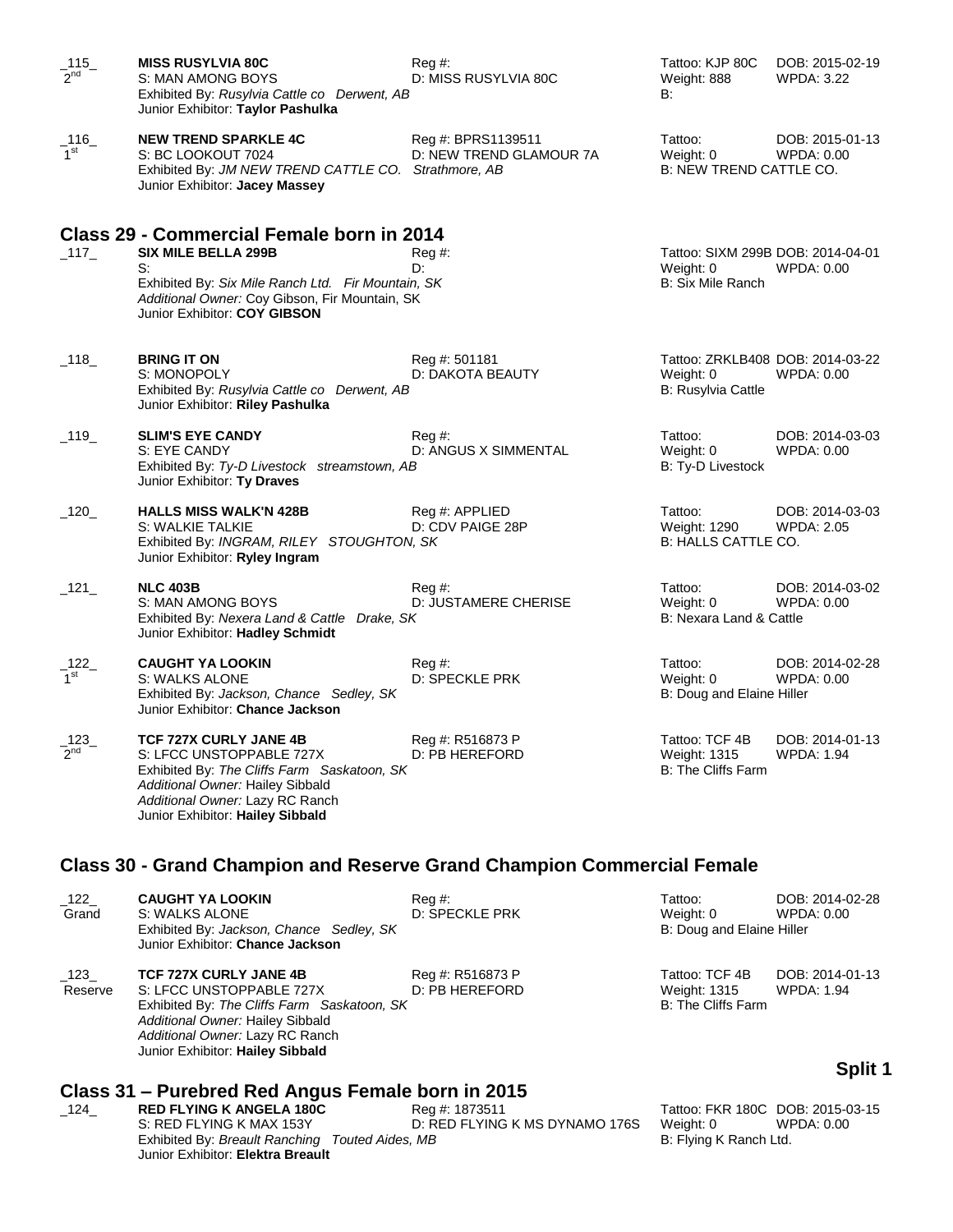| $\_125\_$             | <b>RED FLYING K ANGELA 163C</b><br>S: RED FLYINGK MAX 153Y<br>Exhibited By: Breault Ranching Toutes Aides, MB<br>Additional Owner: Laine Breault<br>Junior Exhibitor: Laine Breault      | Reg #: 1873507<br>D: RED FLYING K DANA 24X                      | Tattoo: FKR 163C DOB: 2015-03-12<br>Weight: 0<br>B: Flying K Ranch Ltd.      | WPDA: 0.00                           |
|-----------------------|------------------------------------------------------------------------------------------------------------------------------------------------------------------------------------------|-----------------------------------------------------------------|------------------------------------------------------------------------------|--------------------------------------|
| $\_126$               | <b>RED SIX MILE MS LAKOTA 350C</b><br>S: RED SIX MILE TUFF ENUFF 111Z<br>Exhibited By: Six Mile Ranch Ltd. Fir Mountain, SK<br>Junior Exhibitor: COY GIBSON                              | Reg #: 1853469<br>D: RED SIX MILE LAKOTA 113Y                   | Tattoo: SIXM 350C DOB: 2015-03-10<br>Weight: 784<br><b>B: Six Mile Ranch</b> | <b>WPDA: 3.05</b>                    |
| $\_127\_$<br>Finalist | <b>RED T-K JUDY 72C</b><br>S: RED BAR-E-L WARDEN 144W<br>Exhibited By: T Bar K Ranch Wawota, SK<br>Junior Exhibitor: JORDAN DORRANCE                                                     | Reg #: 1847253<br>D: RED IOMA JUDY 28S                          | Tattoo: EU 72C<br>Weight: 818<br>B: Kevin B Dorrance                         | DOB: 2015-03-09<br>WPDA: 3.17        |
| $\_128$<br>Finalist   | <b>RED LAZY MC BESS 145C</b><br>S: RED LAZY MC DIVIDE 8J<br>Exhibited By: Lazy MC Angus Bassano, AB<br>Additional Owner: Laurie Morasch<br>Junior Exhibitor: Laurie Morasch              | Reg #: 1856025<br>D: RED LAZY MC BESS 12S                       | Tattoo: LDEL 145C DOB: 2015-03-03<br>Weight: 885<br>B: Lazy MC Angus         | WPDA: 3.35                           |
|                       | Class 31 - Purebred Red Angus Female born in 2015                                                                                                                                        |                                                                 |                                                                              | Split 2                              |
| $\_130$<br>Finalist   | <b>RED TNF BREEZY 7C</b><br>S: RED TNF KEYSTONE 32A<br>Exhibited By: TNF Red Angus Sturgeon County, AB<br>Additional Owner: TNF Red Angus                                                | Reg #: 1844968<br>D: RED TNF COVERGIRL 49A                      | Tattoo: JJT 7C<br>Weight: 881<br>B: Jesse Tufty                              | DOB: 2015-02-15<br><b>WPDA: 3.15</b> |
| $\_129$<br>Finalist   | Junior Exhibitor: Jesse Tufty<br><b>RED WRIGHTSTRIPLE L PRIDE 69C</b><br>S: RED WRIGHTS 832S IRONHIDE 4Z<br>Exhibited By: Wright Livestock Melfort, SK<br>Junior Exhibitor: katie wright | Reg #: 1876470<br>D: RED LON OF TWO M 13W                       | Tattoo: RW 169C DOB: 2015-02-03<br>Weight:<br><b>B: Robert Wright</b>        | WPDA:                                |
| $\_131\_$             | <b>RED DKFE MISS ACE 84C</b><br>S: RED SOO LINE POWER EYE 161X<br>Exhibited By: DKF Red & Black Angus Gladmar, SK<br>Junior Exhibitor: Eric Fettes DKF Angus                             | Reg #: 1866530<br>D: RED BLU DAWN MISS ILLICIT 359Z Weight: 811 | Tattoo: DKFE 84C DOB: 2015-02-02<br><b>B: Eric Fettes DKF Angus</b>          | <b>WPDA: 2.77</b>                    |
| $-132$                | TRIPLE L CHETA 2C<br>S: RED MRLA NEW ERA 87Y<br>Exhibited By: Triple L Angus Viscount, SK<br>Junior Exhibitor: CONNOR TETZLAFF                                                           | Reg #: 1881734<br>D: RED SIX MILE CHETA 702W                    | Tattoo: RKT 2C<br>Weight: 1049<br>B: Triple L Angus                          | DOB: 2015-01-21<br><b>WPDA: 3.44</b> |
| $\_133\_$             | <b>RED TER-RON CRESTA 15C</b><br>S: RED TER-RON PARKER 34A<br>Exhibited By: Ter-Ron Farms Forestburg, AB<br>Junior Exhibitor: Halley Adams                                               | Reg #: 1847941<br>D: RED TER-RON CRESTA 125W                    | Tattoo: HFX 15C<br>Weight: 944<br><b>B: Ter-Ron Farms</b>                    | DOB: 2015-01-14<br><b>WPDA: 3.03</b> |
| $\_134$               | <b>RED TER-RON DIAMOND MIST 8C</b><br>S: RED TWIN HERITAGE HUSTLE 25A<br>Exhibited By: Ter-Ron Farms Forestburg, AB<br>Junior Exhibitor: Keely Adams                                     | Reg #: 1847998<br>D: TER-RON DIAMOND MIST 105Y                  | Tattoo: RPAH 8C<br>Weight: 951<br><b>B: Ter-Ron Farms</b>                    | DOB: 2015-01-13<br><b>WPDA: 3.04</b> |
|                       | Class 32 – Champion and Reserve Champion Red Angus Female Born 2015                                                                                                                      |                                                                 |                                                                              |                                      |
| $\_129$<br>Champion   | <b>RED WRIGHTSTRIPLE L PRIDE 69C</b><br>S: RED WRIGHTS 832S IRONHIDE 4Z<br>Exhibited By: Wright Livestock Melfort, SK<br>Junior Exhibitor: katie wright                                  | Reg #: 1876470<br>D: RED LON OF TWO M 13W                       | Tattoo: RW 169C<br>Weight:<br><b>B: Robert Wright</b>                        | DOB: 2015-02-03<br>WPDA:             |
| $\_128$<br>Reserve    | <b>RED LAZY MC BESS 145C</b><br>S: RED LAZY MC DIVIDE 8J<br>Exhibited By: Lazy MC Angus Bassano, AB                                                                                      | Reg #: 1856025<br>D: RED LAZY MC BESS 12S                       | Tattoo: LDEL 145C DOB: 2015-03-03<br>Weight: 885<br>B: Lazy MC Angus         | <b>WPDA: 3.35</b>                    |

*Additional Owner:* Laurie Morasch Junior Exhibitor: **Laurie Morasch**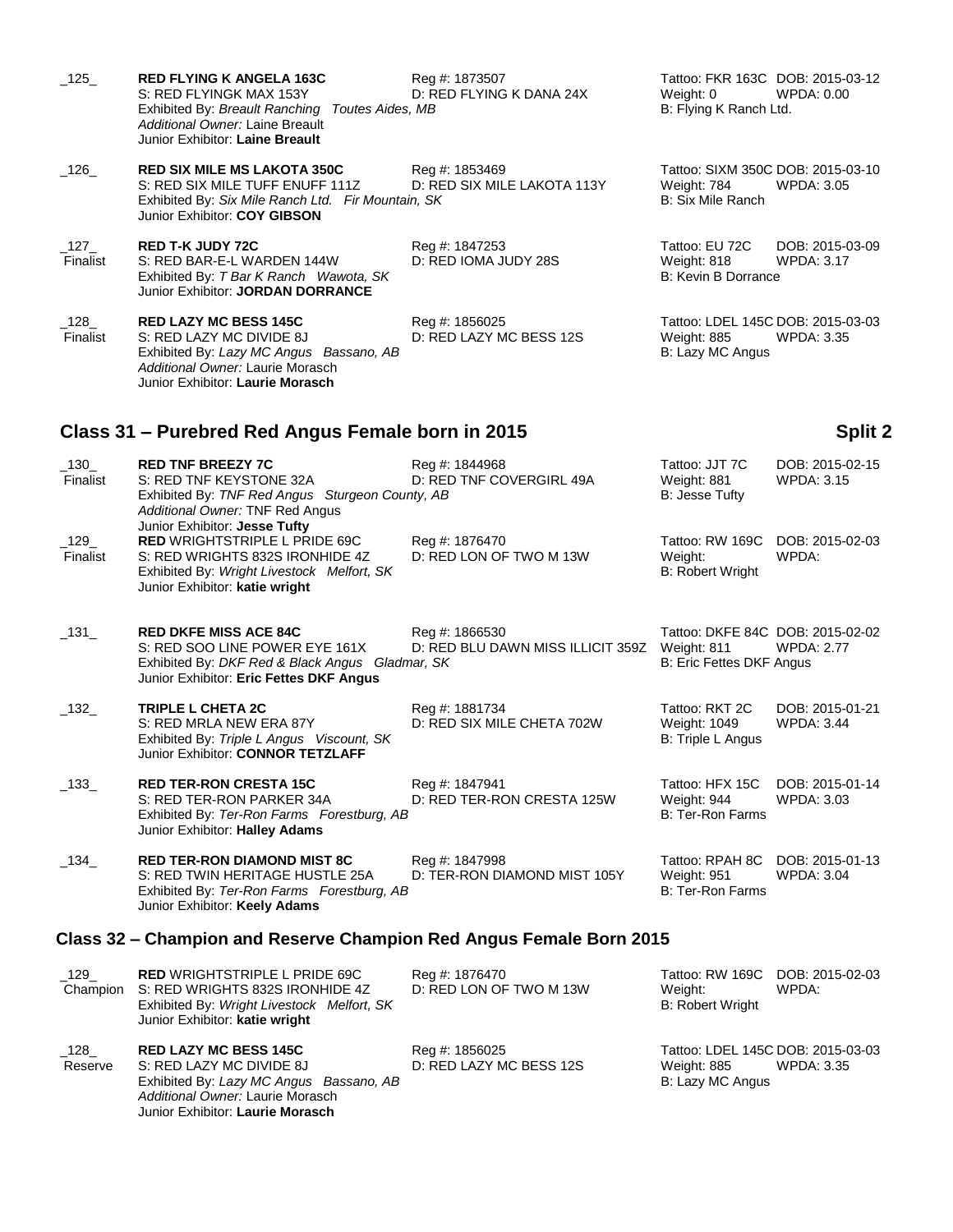|                          | Class 33 - Purebred Red Angus Female born in 2014                                                                                                                                                            |                                                 |                                                                                                               |
|--------------------------|--------------------------------------------------------------------------------------------------------------------------------------------------------------------------------------------------------------|-------------------------------------------------|---------------------------------------------------------------------------------------------------------------|
| $-135$                   | <b>RED SIX MILE LAKIMA LEE 493B</b><br>S: RED SIX MILE RUGER 221X<br>Exhibited By: Six Mile Ranch Ltd. Fir Mountain, SK<br>Junior Exhibitor: COY GIBSON                                                      | Reg #: 1797917<br>D: RED GLESBAR LAKIMA 112T    | Tattoo: SIXM 493B DOB: 2014-04-07<br>Weight: 1354<br><b>WPDA: 2.28</b><br>B: Six Mile Ranch                   |
| _136_<br>1 <sup>st</sup> | <b>RED BLAIR'S BONITA 3B</b><br>S: RED HAYCOW CUTTING EDGE 055<br>Exhibited By: Blair, Baxter McLean, SK<br>Junior Exhibitor: Baxter Blair                                                                   | Reg #: 1820308<br>D: RED BRYLOR BONITA 204T     | Tattoo: BBC 3B<br>DOB: 2014-03-11<br>Weight: 1484<br>WPDA: 2.39<br>B: Blairs.Ag Cattle Co.                    |
| $\_137\_$                | <b>RED LAZY MC GLITTERBUG 165B</b><br>S: RED LAZY MC EYE SPY 64Y<br>Exhibited By: Lazy MC Angus Bassano, AB<br>Additional Owner: Laurie Morasch<br>Junior Exhibitor: Laurie Morasch                          | Reg #: 1865205<br>D: RED LAZY MC GLITTERBUG 78Y | Tattoo: LDEL 165B DOB: 2014-03-04<br>Weight: 1441<br><b>WPDA: 2.29</b><br>B: Lazy MC Angus                    |
| $\frac{138}{2^{nd}}$     | <b>RED BLAIR'S DARLINE 565B</b><br>S: RED HAYCOW CUTTING EDGE 055<br>Exhibited By: Blairwest Land and Cattle Drake, SK<br>Junior Exhibitor: Nolan Blair                                                      | Reg #: 1819754<br>D: RED TOWAW DARLINE 15R      | Tattoo: BBC 565B DOB: 2014-02-26<br>Weight: 1449<br>WPDA: 2.29<br>B: Blairs.Ag Cattle Co.                     |
|                          | Class 34 - Grand Champion and Reserve Grand Champion Red Angus Female                                                                                                                                        |                                                 |                                                                                                               |
| $-136$<br>Grand          | <b>RED BLAIR'S BONITA 3B</b><br>S: RED HAYCOW CUTTING EDGE 055<br>Exhibited By: Blair, Baxter McLean, SK<br>Junior Exhibitor: Baxter Blair                                                                   | Reg #: 1820308<br>D: RED BRYLOR BONITA 204T     | Tattoo: BBC 3B<br>DOB: 2014-03-11<br>Weight: 1484<br>WPDA: 2.39<br>B: Blairs.Ag Cattle Co.                    |
| $-138$<br>Reserve        | <b>RED BLAIR'S DARLINE 565B</b><br>S: RED HAYCOW CUTTING EDGE 055<br>Exhibited By: Blairwest Land and Cattle Drake, SK<br>Junior Exhibitor: Nolan Blair                                                      | Reg #: 1819754<br>D: RED TOWAW DARLINE 15R      | Tattoo: BBC 565B DOB: 2014-02-26<br>Weight: 1449<br><b>WPDA: 2.29</b><br>B: Blairs.Ag Cattle Co.              |
| $\_139$                  | Class 35 - Purebred Charolais Female born in 2015<br><b>CFC 9508W SWEET ANNIE 96C</b><br>S: MERIT ROUNDUP 9508W<br>Exhibited By: Coyote Flats Charolais Coaldale, AB<br>Junior Exhibitor: CHRISTOPHER LOHUES | Reg #: FC415660<br>D: CFC TOP CUT 84U           | Tattoo: CFC 96C<br>DOB: 2015-03-25<br>Weight: 789<br>WPDA: 3.26<br><b>B: COYOTE FLATS CHAROLAIS</b>           |
| $-140$                   | <b>BORDERLANDS CANDY 29C</b><br>S: WINN MANS KRACKEN 635Z<br>Exhibited By: Borderland Cattle Company Rockglen, SK                                                                                            | Reg #: PFC415222<br>D: BORDERLANDS CANDY 75P    | Tattoo: CWC 29C DOB: 2015-02-10<br>Weight: 922<br><b>WPDA: 3.24</b><br>B: BORDERLAND CATTLE<br><b>COMPANY</b> |
|                          | Junior Exhibitor: Wyatt Ching                                                                                                                                                                                |                                                 |                                                                                                               |
| $-142$                   | <b>CML DESIRAE 558C</b><br>S: CML DISTINCTION 318A<br>Exhibited By: McLeod Livestock Cochrane, AB<br>Junior Exhibitor: Megan McLeod                                                                          | Reg #: PFC 415385<br>D: PZC TR DESIRAE 012      | Tattoo: CML 558C DOB: 2015-02-01<br>Weight: 937<br>WPDA: 3.19<br><b>B: McLeod Livestock</b>                   |
| $-143$<br>$2^{nd}$       | <b>LAE CALYPSO 555C</b><br>S: CIRCLE CEE LEGEND 307A<br>Exhibited By: Horseshoe E Charolais Kenaston, SK<br>Junior Exhibitor: Calina Evans                                                                   | Reg #: FC 414625<br>D: LAE 310A                 | Tattoo: LAE 555C DOB: 2015-01-25<br>Weight: 984<br><b>WPDA: 3.27</b><br>B: Horseshoe E Charolais              |
| _144_<br>1 <sup>st</sup> | <b>LAE CAROLINE 516C</b><br>S: SILVERSTREAM GEDDES G102<br>Exhibited By: Horseshoe E Charolais Kenaston, SK<br>Junior Exhibitor: Shelby Evans                                                                | Reg #: APPLIED FOR<br>D: LAE HAPPY GIRL 79X     | Tattoo: LAE 516C DOB: 2015-01-10<br><b>WPDA: 3.30</b><br>Weight: 1042<br>B: Horseshoe E Charolais             |
| _145_                    | <b>CRG MS MONEY 4C</b><br>S: TR PZC MR TURTON 0794 ET<br>Exhibited By: Oattes Cattle Cobden, ON<br>Junior Exhibitor: Jack Oattes                                                                             | Reg #: FC414796<br>D: CRG MONEY TALKES 44W      | Tattoo: CRG 4C<br>DOB: 2015-01-05<br>Weight: 0<br>WPDA: 0.00<br>B: Craig & Jack Oattes                        |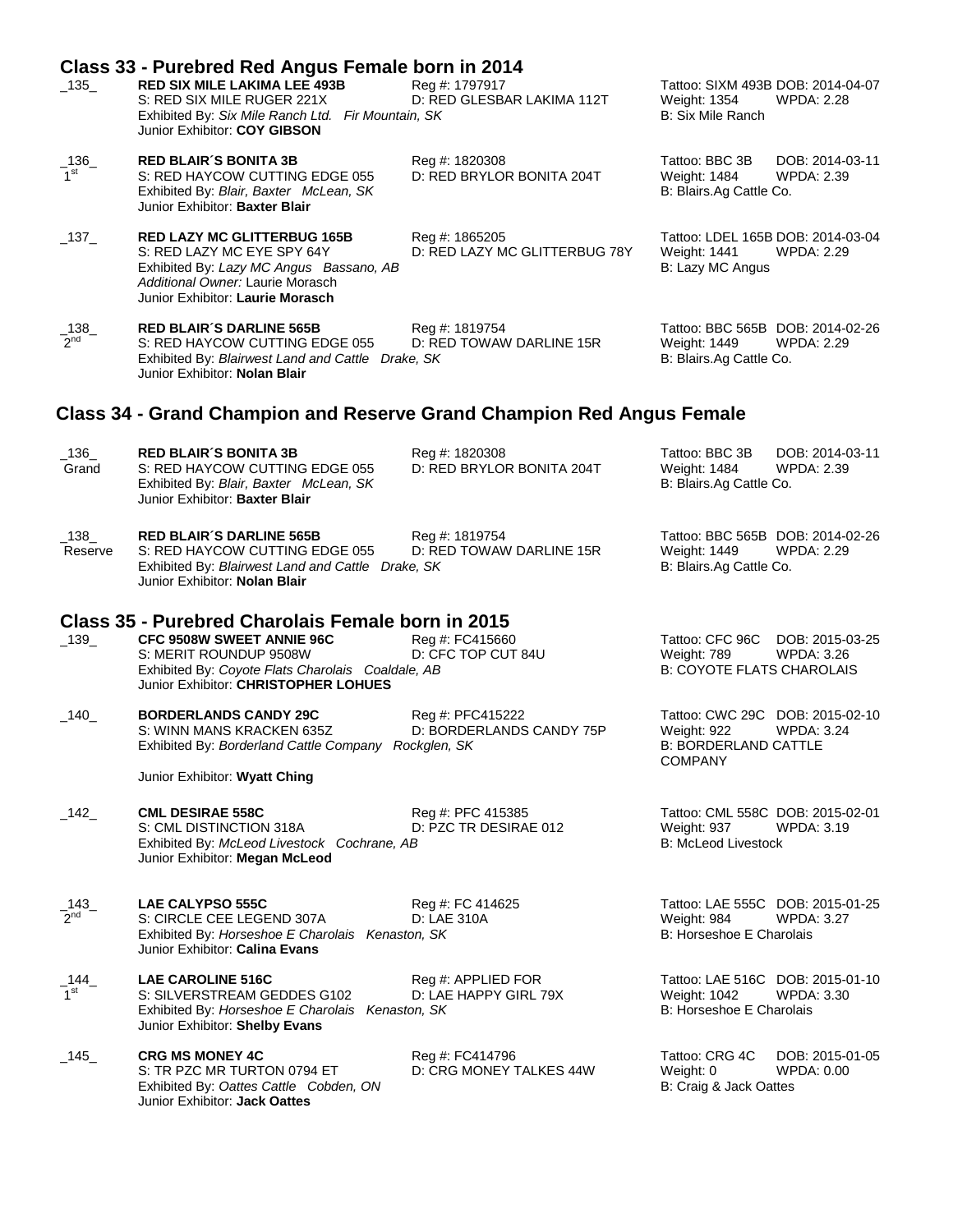|                            | Class 36 – Purebred Charolais Female born in 2014                                                                                                                                                                                                                                         |                                                     |                                                                                        |                                      |
|----------------------------|-------------------------------------------------------------------------------------------------------------------------------------------------------------------------------------------------------------------------------------------------------------------------------------------|-----------------------------------------------------|----------------------------------------------------------------------------------------|--------------------------------------|
| $\_146\_$                  | <b>ROSSO MS BLOSSOM 42B</b><br>S: MERIT ROUNDUP 9508W<br>Exhibited By: Rosso Charolais Moose Jaw, SK<br>Junior Exhibitor: Haley Rosso                                                                                                                                                     | Reg #: FC412576<br>D: ROSSO MS BLOSSOM 27W          | Tattoo: ROS 42B DOB: 2014-04-14<br><b>Weight: 1478</b><br><b>B: Rosso Charolais</b>    | <b>WPDA: 2.52</b>                    |
| $\_148$<br>1 <sup>st</sup> | <b>ELDER'S PRINCESS 359B</b><br>S: PZC MR TURTON 0794 ET<br>Exhibited By: Elder Charolais Farms Coronach, SK<br>Junior Exhibitor: CASSIDI ELDER                                                                                                                                           | Reg #: FC409334<br>D: WOOD RIVER PRINCESS 13Y       | Tattoo: KLR 359B DOB: 2014-02-09<br>Weight: 1687<br><b>B: Oattes Charolais</b>         | <b>WPDA: 2.59</b>                    |
| $\_149$<br>2 <sup>nd</sup> | <b>SHARODON 33C BEWITCHED 7B</b><br>S: DR REVELATION 467<br>Exhibited By: Sharodon Farm Omemee, ON<br>Junior Exhibitor: Wyatt burgomaster                                                                                                                                                 | Reg #: PFC408174<br>D: SHARODON 33C YATHINK 7Y      | Tattoo: DSB 7B<br>Weight: 1410<br>B: Sharodon                                          | DOB: 2014-02-06<br>WPDA: 2.16        |
|                            | Class 37 - Grand Champion and Reserve Grand Champion Charolais Female                                                                                                                                                                                                                     |                                                     |                                                                                        |                                      |
| $\_148\_$<br>Grand         | <b>ELDER'S PRINCESS 359B</b><br>S: PZC MR TURTON 0794 ET<br>Exhibited By: Elder Charolais Farms Coronach, SK<br>Junior Exhibitor: CASSIDI ELDER                                                                                                                                           | Reg #: FC409334<br>D: WOOD RIVER PRINCESS 13Y       | Tattoo: KLR 359B DOB: 2014-02-09<br>Weight: 1687<br><b>B: Oattes Charolais</b>         | WPDA: 2.59                           |
| $\_144$<br>Reserve         | <b>LAE CAROLINE 516C</b><br>S: SILVERSTREAM GEDDES G102<br>Exhibited By: Horseshoe E Charolais Kenaston, SK<br>Junior Exhibitor: Shelby Evans                                                                                                                                             | Reg #: APPLIED FOR<br>D: LAE HAPPY GIRL 79X         | Tattoo: LAE 516C DOB: 2015-01-10<br>Weight: 1042<br>B: Horseshoe E Charolais           | <b>WPDA: 3.30</b>                    |
| $\_150$                    | Class 38 - Bred and Owned - Purebred Female born in 2015<br>CBB SHAR-LO 10Y ELLIE 319C<br>S: NJW 73S W18 HOMETOWN 10Y ET<br>Exhibited By: Cayley Cattle Co Princeton, BC<br>Additional Owner: Shar-Lo Farms<br>Additional Owner: Rose Meadow Ventures<br>Junior Exhibitor: Caylynne Brown | Reg #: C03006988<br>D: CB 122L LADY B 222Z          | Tattoo: CB 319C<br>Weight: 768<br>B: Caylynne Brown                                    | DOB: 2015-03-19<br>WPDA: 3.10        |
| $-151$<br>2 <sup>nd</sup>  | <b>RED LAZY MC BESS 145C</b><br>S: RED LAZY MC DIVIDE 8J<br>Exhibited By: Lazy MC Angus Bassano, AB<br>Additional Owner: Laurie Morasch<br>Junior Exhibitor: Laurie Morasch                                                                                                               | Reg #: 1856025<br>D: RED LAZY MC BESS 12S           | Tattoo: LDEL 145C DOB: 2015-03-03<br>Weight: 885<br>B: Lazy MC Angus                   | <b>WPDA: 3.35</b>                    |
| $-152$                     | <b>NCX MISS CLARITY 35C</b><br>S: BARE MR YOU TUBE 4Y<br>Exhibited By: NCX Polled Herefords Brosseau, AB<br>Junior Exhibitor: Gabrielle Cheremshynski                                                                                                                                     | Reg #: C03008124<br>D: NCX MISS ALEXIS 2A           | Tattoo: NCXG 35C DOB: 2015-02-17<br>Weight: 846<br>B: Gabrielle Cheremshynski          | <b>WPDA: 3.04</b>                    |
| $\_153$                    | <b>RED TNF BREEZY 7C</b><br>S: RED TNF KEYSTONE 32A<br>Exhibited By: TNF Red Angus Sturgeon County, AB<br>Additional Owner: TNF Red Angus<br>Junior Exhibitor: Jesse Tufty                                                                                                                | Reg #: 1844968<br>D: RED TNF COVERGIRL 49A          | Tattoo: JJT 7C<br>Weight: 881<br>B: Jesse Tufty                                        | DOB: 2015-02-15<br><b>WPDA: 3.15</b> |
| $-154$<br>1 <sup>st</sup>  | <b>JAR CONTESSA 8C</b><br>S: GOET I-80<br>Exhibited By: Rawluk Livestock Moosehorn, MB<br>Junior Exhibitor: Jake Rawluk                                                                                                                                                                   | Reg #: 517408<br>D: SECTION 19 ZENA 106Z            | Tattoo: JAR 8C<br>Weight: 866<br><b>B: Jake Rawluk</b>                                 | DOB: 2015-02-06<br><b>WPDA: 3.00</b> |
| $\_155\_$                  | <b>RED DKFE MISS ACE 84C</b><br>S: RED SOO LINE POWER EYE 161X<br>Exhibited By: DKF Red & Black Angus Gladmar, SK<br>Junior Exhibitor: Eric Fettes DKF Angus                                                                                                                              | Reg #: 1866530<br>D: RED BLU DAWN MISS ILLICIT 359Z | Tattoo: DKFE 84C DOB: 2015-02-02<br>Weight: 811<br>B: Eric Fettes DKF Angus            | <b>WPDA: 2.77</b>                    |
| $\_156\_$                  | <b>TWST ZORZALS LADY LAWN 51C</b><br>S: WAF ZORZAL 321U<br>Exhibited By: Twisted Sisters Livestock Lloydminster, AB<br>Additional Owner: Meghan Hoffman<br>Junior Exhibitor: Brianna Kimmel                                                                                               | Reg #: 1833206<br>D: REMINGTON LADY LAWN 144R       | Tattoo: TWST 51C DOB: 2015-01-04<br>Weight: 952<br><b>B: Twisted Sisters Livestock</b> | WPDA: 2.96                           |